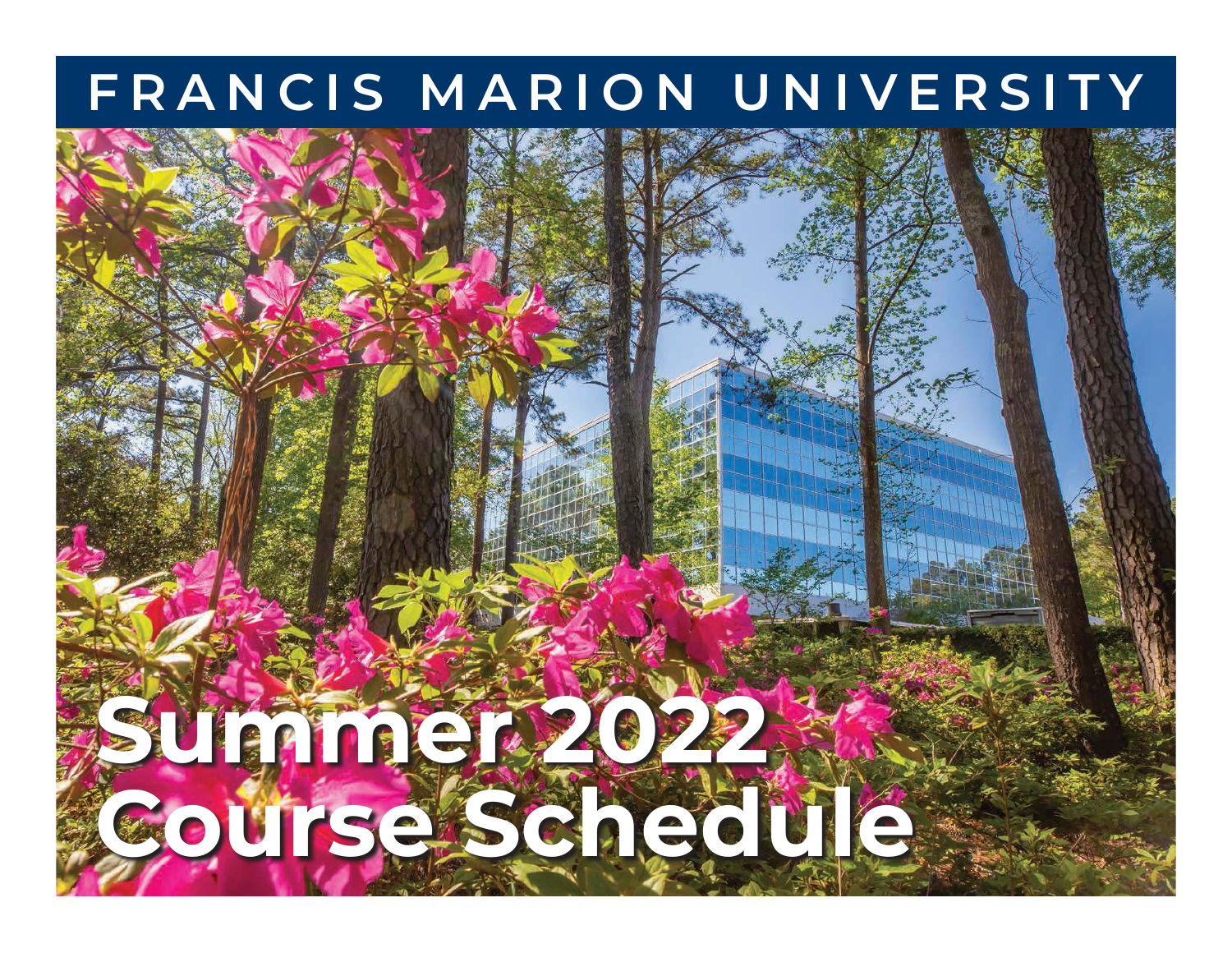| <b>HOW TO CONTACT US</b>                                                |                                     |              | Hours are reduced during holidays, summer sessions, and between semesters. |                    |              |
|-------------------------------------------------------------------------|-------------------------------------|--------------|----------------------------------------------------------------------------|--------------------|--------------|
| Our administrative office hours are 8:30-5:00 (unless otherwise noted). |                                     |              | Media Center                                                               |                    | 843-661-1250 |
| These hours are subject to change.                                      |                                     |              | Monday-Thursday                                                            | 8:30 am - 9:30 pm  |              |
| <b>Admissions Office</b>                                                |                                     | 843-661-1231 | Friday                                                                     | 8:30 am - 5:00 pm  |              |
| Stokes Administration Building (SAB) 113                                |                                     |              | Saturday                                                                   | 9:00 am - 1:00 pm  |              |
| Monday-Friday                                                           | 8:30 am - 5:00 pm                   |              | <b>Campus Police</b>                                                       |                    | 843-661-1109 |
| Extended hours during registration and orientation.                     |                                     |              | <b>Facilities Building</b>                                                 |                    |              |
| <b>Bookstore</b>                                                        |                                     | 843-661-1345 | Orientation                                                                |                    | 843-661-1563 |
| <b>Smith University Center</b>                                          |                                     |              | Stokes Administration Building (SAB) 116                                   |                    |              |
| Monday-Friday                                                           | 8:00 am - 4:30 pm                   |              | <b>Provost/Graduate Studies</b>                                            |                    | 843-661-1284 |
| Extended hours during registration and orientation.                     |                                     |              | Stokes Administration Building (SAB) 115                                   |                    |              |
| Cashier                                                                 |                                     | 843-661-1596 | Registrar                                                                  |                    | 843-661-1175 |
| Stokes Administration Building (SAB) 104                                |                                     |              | Stokes Administration Building (SAB) 118                                   |                    |              |
| Center for Academic Success and Advisement (CASA)                       |                                     | 843-661-1400 | <b>Student Life</b>                                                        |                    | 843-661-1182 |
| Founders Hall (FH) 220                                                  |                                     |              | Smith University Center (UC) 205                                           |                    |              |
| <b>Computer Center</b>                                                  |                                     | 843-661-1335 | <b>University Center (UC)</b>                                              |                    | 843-661-1189 |
| Help Desk                                                               |                                     | 843-661-1111 | Hours may vary. Please call the UC Information Desk at 661-1180            |                    |              |
| <b>Main Office</b>                                                      |                                     |              | for the most up-to-date information.                                       |                    |              |
| Monday-Friday                                                           | 8:30 am-5:00 pm                     |              | Monday-Thursday                                                            | 8:30 am - 11:00 pm |              |
| Main Lab                                                                |                                     |              | Friday                                                                     | 8:30 am - 10:00 pm |              |
| Monday-Thursday                                                         | 8:30 am - 1:00 am                   |              | Saturday                                                                   | 10:00 am - 9:00 pm |              |
| Friday                                                                  | 8:30 am - 5:00 pm                   |              | Sunday                                                                     | $1:00 - 9:00$ pm   |              |
| Saturday                                                                | 1:00 pm - 5:00 pm                   |              | <b>Indoor Pool Hours</b>                                                   |                    |              |
| Sunday                                                                  | 3:00 pm - 11:00 pm                  |              | Monday-Friday                                                              | Hours vary         |              |
| <b>Dining Hall</b>                                                      |                                     |              | Saturday                                                                   | 11:00 am - 6:00 pm |              |
| 843-661-1260                                                            |                                     |              | Sunday                                                                     | 1:00 pm - 6:00 pm  |              |
| Monday-Friday                                                           |                                     |              | <b>Outdoor Recreational Pool Hours</b>                                     |                    |              |
| Continuous Service                                                      | $7:00$ am $- 7:30$ pm               |              | Seasonal                                                                   | Call 661-1189      |              |
| Saturday-Sunday                                                         |                                     |              |                                                                            |                    |              |
| Brunch                                                                  | 11:00 am - 1:30 pm                  |              |                                                                            |                    |              |
| Dinner                                                                  | $5:00 \text{ pm} - 7:00 \text{ pm}$ |              |                                                                            |                    |              |
| The Grille                                                              |                                     | 843-661-1660 |                                                                            |                    |              |
| Monday-Friday                                                           |                                     |              |                                                                            |                    |              |
| Saturday-Sunday                                                         | 9:00 am - 11:00 pm                  |              |                                                                            |                    |              |
|                                                                         | 5:00 pm - 11:00 pm                  |              |                                                                            |                    |              |
| These hours are subject to change.<br><b>Financial Assistance</b>       |                                     |              |                                                                            |                    |              |
|                                                                         |                                     | 843-661-1190 |                                                                            |                    |              |
| Stokes Administration Building (SAB) 117                                |                                     |              |                                                                            |                    |              |
| <b>Community Center</b>                                                 |                                     |              |                                                                            |                    |              |
| Housing Information Desk                                                |                                     | 843-661-4672 |                                                                            |                    |              |
| $(GO-RA)$                                                               |                                     |              |                                                                            |                    |              |
| Monday-Sunday                                                           | Noon - 11:00 pm                     |              |                                                                            |                    |              |
| Library                                                                 |                                     | 843-661-1300 |                                                                            |                    |              |
| Sunday                                                                  | 3:00pm - 11:00 pm                   |              |                                                                            |                    |              |
| Monday-Thursday                                                         | 8:30 am - 11:00 pm                  |              |                                                                            |                    |              |
| Friday                                                                  | 8:30 am - 5:00 pm                   |              |                                                                            |                    |              |
| Saturday                                                                | 9:00 am - 5:00 pm                   |              | $2 \cdot$                                                                  |                    |              |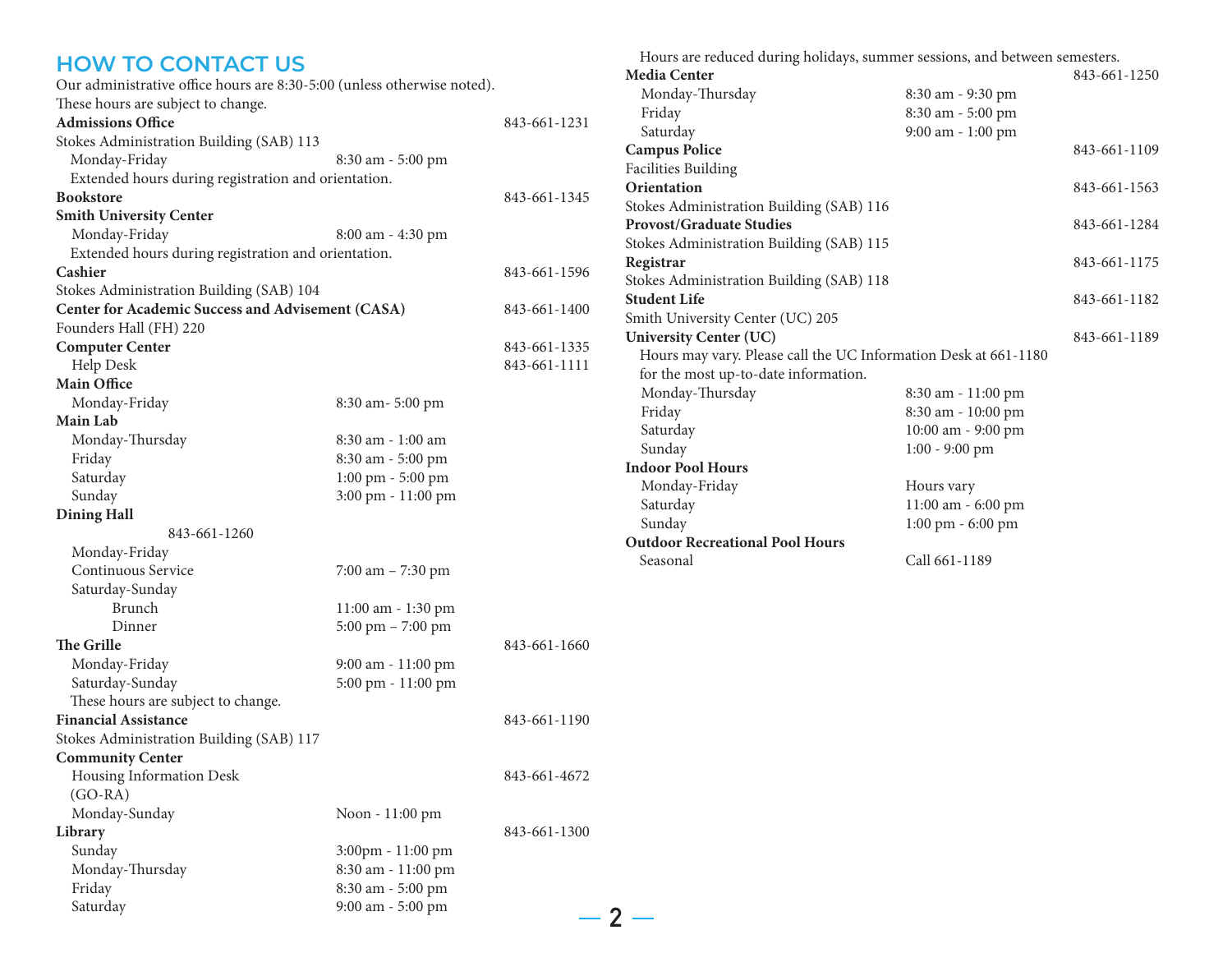### **UNDERGRADUATE DEGREES & PROGRAMS OF STUDY**

 Bachelor of Arts Bachelor of Business Administration Bachelor of General Studies Bachelor of Science Bachelor of Science in Nursing Accounting Art Education\* Biology\* Business (General) Business Economics Chemistry Computational Physics Computer Science Early Childhood Education **Economics** Elementary Education Engineering Technology English\* Finance General Studies Health Physics Healthcare Informatics Healthcare Administration History\* Industrial Engineering Mechanical Engineering Management Information Systems

Mathematics\* Marketing Management Mass Communication Middle Level Education Modern Languages (French and Spanish) Music Industry Elementary Education Nursing Physics Political Science Psychology Sociology Sports Management Sports Marketing Theatre Arts Visual Arts

#### **Undergraduate Programs of Study**

 \*Secondary certification is available. Several pre-professional programs are also available.

#### **Cooperative Programs and Degrees awarded by Francis Marion University.** Engineering Technology, Civil Engineering Concentration Engineering Technology, Electronic Engineering Concentration

Medical Technology

Pharmaceutical Studies

#### **Degrees awarded by another institution**

 Wildlife and Fisheries Biology (Clemson) Engineering Technology (dual degree, Clemson) Forest Resources (Clemson)

FMU currently provides exchange programs in cooperation with universities in Canada, England, France, Germany, and Ireland.

## **GRADUATE DEGREES & PROGRAMS OF STUDY**

Francis Marion University offers graduate degrees in the following areas: **School of Business** Business - Master of Business Administration (M.B.A.)

 Healthcare Executive Management - Master of Business Administration with a Concentration in Healthcare Executive Management (M.B.A.)

#### **School of Education**

 Learning Disabilities - Master of Arts in Teaching (M.A.T.) and Master of Education (M.Ed.) Teaching and Learning - Master of Education (M.Ed.)

#### **School of Health Sciences**

 Doctor of Nursing Practice (D.N.P.) Family Nurse Practitioner - Master of Science (M.S.N.) Nurse Educator - Master of Science (M.S.N.) Speech-Language Pathology (M.SLP.)

#### **Department of Psychology**

Psychology - Master of Science in Applied Psychology (M.S.A.P.) Specialist in School Psychology (S.S.P.)

## **ADMISSIONS OFFICE HOURS, TOURS & OPEN HOUSES**

There's no better way to find out about FMU than to visit our beautiful campus and meet the faculty and staff. During the Fall and Spring semesters, the Admissions Office is open Monday through Friday from 8:30 am to 5 pm. Please call or register online for a tour.

## **UNDERGRADUATE ADMISSIONS PROCEDURES**

Admission to FMU is on a rolling basis. Students are encouraged to apply early to take full advantage of financial assistance and scholarship deadlines. After all admission information is received, every effort will be made to notify applicants of their admission status within two weeks.

#### **Freshman students must submit:**

**3**

• An application for admission with the application fee.

• Transcripts of high school work–You need 19 units of high school core courses to be admitted (4 units of English; 4 units of math; 3 units of laboratory science; 2 units of same foreign language; 3 units of social studies, including 1 unit of U.S. History; 1 unit of physical education or ROTC; 1 unit of fine arts, and 1 academic elective). In evaluating an application for admission, the university will consider high school record, SAT or ACT scores, recommendations and extracurricular activities.

• Official score report from the SAT or the ACT Program. For SAT and ACT test dates, contact the FMU Office of Admissions, your high school guidance office or the College Board. FMU offers an Institutional SAT (ISAT) or ACT by appointment. Call for details. **\*FMU has waived SAT and ACT scores for the 2021-2022 school year.**

**Transfer Students** – Applicants with fewer than 22 transferable college credit hours must submit the information required for freshman applicants (see above) as well as official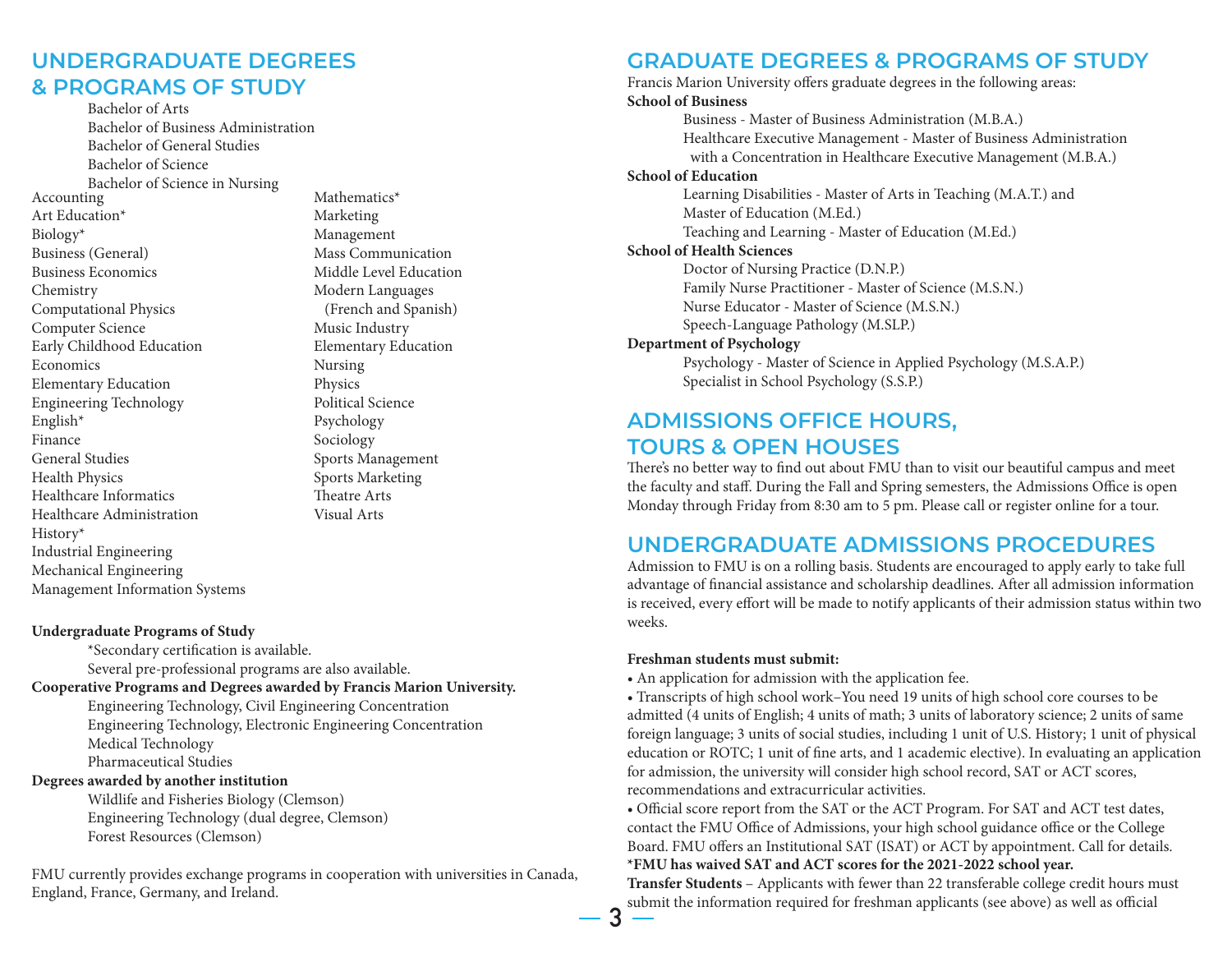college transcripts. Students with 22 or more transferable college credit hours should submit official transcripts from all colleges attended and an application for admission along with the application fee.

**Transient Students** – If you are planning to apply credits earned at FMU to a degree at another institution, you must submit a completed transient form. The dean or registrar of the institution to which credits are to be transferred must approve the courses that are to be taken at FMU. You will not be allowed to register as a transient student until written approval from the institution to which credits are to be transferred has been received by the Office of Admissions at Francis Marion University.

**Readmits** – If you have previously attended FMU and were not enrolled during the previous regular semester,contact the Office of Admissions to reapply for admission.

**Second-Degree** – If you have previously earned a baccalaureate degree (unclassified students) and wish to take undergraduate courses at Francis Marion University, you should complete the undergraduate application for admission. Positive proof of graduation (a copy of diploma or a transcript stating completion of degree work) is required.

### **HOUSING INFORMATION**

Your acceptance to FMU must be finalized before you apply for housing. Housing applications for continuing students may be obtained from the Housing Office. If you have questions, please call the Housing Office at 843-661-1330. Housing fees must be paid in full by Aug. 15.

### **GENERAL UNIVERSITY FEES 2021-2022**

FMU reserves the right to make changes in tuition and fees at any time. For updated fee information including housing costs and meal plan rates, check the web at www.fmarion.edu/ about/fees or call the Admissions Office at 843-661-1231.

Students taking fewer than 10 semester hours are considered part-time for fee purposes. For enrollment purposes, students taking 12 or more semester hours are considered full-time. Audited courses are charged at the same rate as courses taken for credit.

| \$41       |
|------------|
| \$126      |
|            |
|            |
|            |
| \$5,192    |
| \$10,384   |
|            |
| \$519.20   |
| \$1,038.40 |
|            |

#### **Graduate Students**

| Full-time (per semester)                                          |            |
|-------------------------------------------------------------------|------------|
| South Carolina Residents                                          | \$5,306    |
| Out-of-State Residents                                            | \$10,612   |
| Part-time (per semester credit hour)                              |            |
| South Carolina Residents                                          | \$530.60   |
| Out-of-State Residents                                            | \$1,061.20 |
| <b>Undergraduate Students</b>                                     |            |
| <b>Upper Division Nursing and Industrial Engineering Programs</b> |            |
| Full-time (per semester)                                          |            |
| South Carolina Residents                                          | \$8,118    |
| Out-of-State Residents                                            | \$16,236   |
| Nursing Program Testing Fee (per semester)                        | \$163      |
| One Time, Non-refundable Fee:                                     |            |
| Nursing Program Application Fee                                   | \$95       |
| <b>Graduate Students - Nursing Program</b>                        |            |
| Full-time (per semester)                                          |            |
| South Carolina Residents                                          | \$8,232    |
| Out-of-State Residents                                            | \$16,464   |
| <b>Graduate Students - Speech-Language Pathology Programs</b>     |            |
| Full-time (per semester)                                          |            |
| South Carolina Residents                                          | \$9,764    |
| Out-of-State Residents                                            | \$19,528   |
| <b>REGISTRATION FEE (per semester)</b>                            | \$20       |
| <b>STUDENT ACTIVITY FEE</b>                                       |            |
| Full-time (per semester)                                          | \$156      |
| Part-time (per semester credit hour)                              | \$15.60    |
| <b>INFORMATION TECHNOLOGY FEE</b>                                 |            |
| Full-time (per semester)                                          | \$112      |
| Part-time (per semester)                                          | \$56       |
| <b>UNIVERSITY FACILITY FEE</b>                                    |            |
| Full-time (per semester)                                          | \$100      |
| Part-time (per semester)                                          | \$50       |
| <b>OTHER STUDENT FEES</b>                                         |            |
| <b>VEHICLE REGISTRATION (non-refundable)</b>                      |            |
| Per academic year, per vehicle                                    | \$20       |
| Summer sessions only                                              | \$11       |

### **NEW STUDENTS: REGISTRATION**

**4**

Please note that prior to registering, all new students MUST:

**1. Complete immunization records –** The immunization form you received with your acceptance letter must be completed prior to registration. If you have questions about this process or need a new form, please call the Admissions Office at 843-661-1231 or 1-800-368- 7551.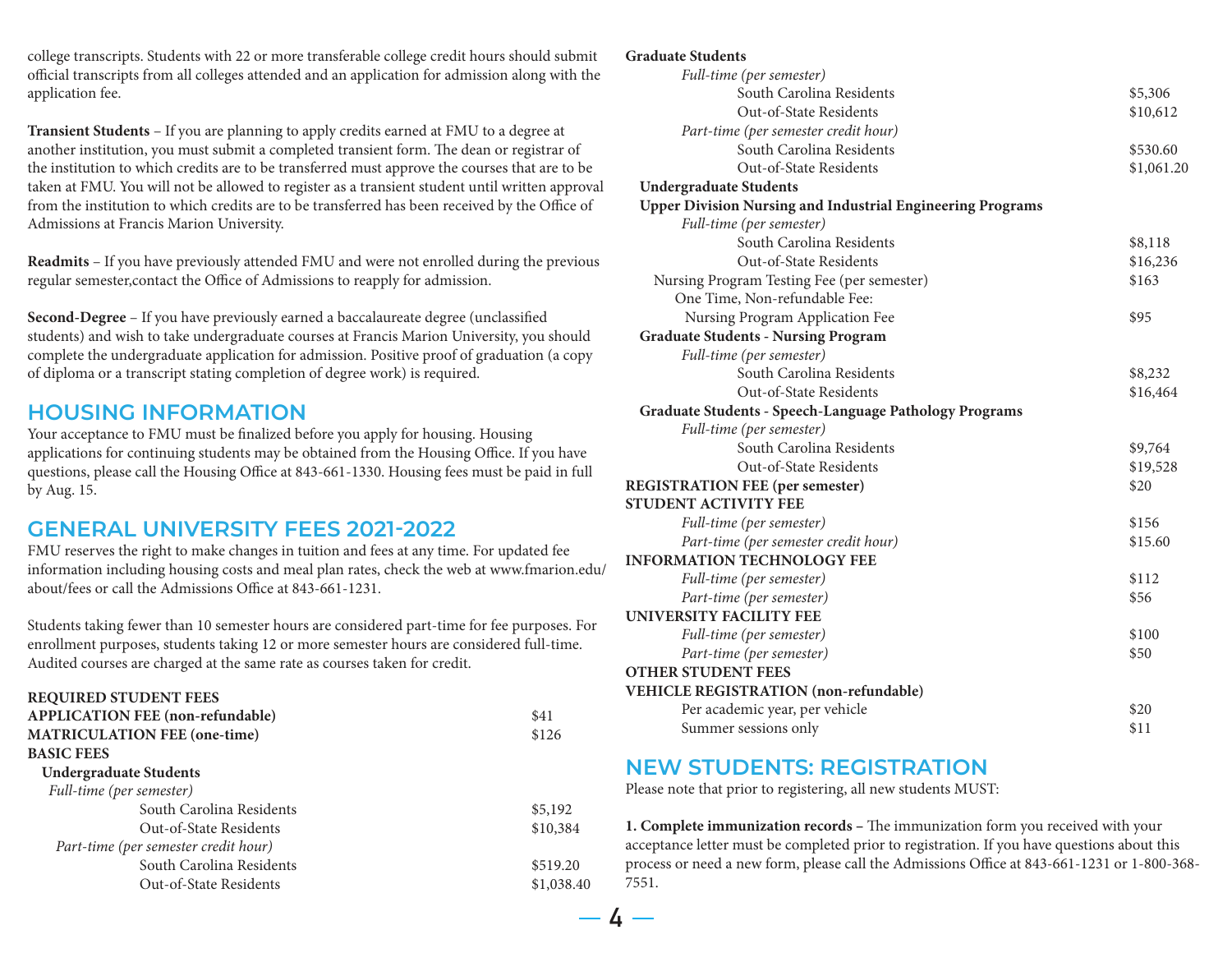**2. Attend Orientation –** Orientation is required for all new freshmen and transfer students. It's a great way to meet new friends, and register for classes. You'll have a chance to meet with your adviser and register online through the Patriot Portal. We've scheduled several Orientation Sessions so that you and your parents can begin your educational experience at FMU. We'll mail more information about Orientation to you later.

#### **3. Registration and Tuition Payment at Orientation**

After being admitted, you will be referred to the department of your major, where you will register for classes. It is important to remember that your registration is not complete until your balance is paid and classes confirmed through the Cashier's Office or the Patriot Portal. Your classes will be dropped if your bill is not confirmed by the payment deadline.

#### **Late Spring**

 Registration: Monday, May 9 Classes Begin: Tuesday, May 10  **Summer I**  Registration: Monday, May 30 Classes Begin: Tuesday, June 1  **Summer II**  Registration: Tuesday, July 5 Classes Begin: Wednesday, July 6 Fee payment is due at the time of registration. Exceptions: Speech-Language Pathology Classes: May 24

#### **4. Confirming Your Enrollment**

We try to make bill payment and applying your financial assistance easy by giving you several options.

**Patriot Portal**: You may pay and/or confirm your enrollment via the Patriot Portal after you have completed your schedule. Select "Financial Information" in the Patriot Portal, continue to "Student Account Summary," and select "Make a Payment." If you have financial assistance to cover all charges, you need only to apply your aid. If you owe a balance, you may pay it with VISA, MasterCard, Discover or American Express. Financial Assistance is also viewable in the Patriot Portal.

• Vehicle Registration is \$20 and can be paid via Patriot Marketplace, which can be found under the "Current Students" tab on the FMU webpage. You will need the vehicle make, model, and license tag number to complete the registration. Once processed, it generally takes 5-10 days to receive your decal in the mail, if requested, or you may pick it up in the Cashier's Office.

• Debit Plan (\$5 minimum) or Patriot Bucks (\$300 minimum)

 The amount of funds you designate will be placed in a declining balance account with our dining service provider. You will access these funds with your FMU card.

**Mail-In:** You may print out the bill from the Patriot Portal and mail it in, along with your payment, to the Cashier's Office. **Checks should be made payable to Francis Marion University.**

**Walk-In:** You can bring the bill from the Patriot Portal, along with your payment, to the Cashier's Office. **Checks should be made payable to Francis Marion University.**

Remember, to ensure that your schedule is not canceled, you must do one of the above three options by the payment deadline.

**NOTE**: If you have enough available financial assistance to pay all of your University's charges, your available aid will automatically be used to confirm your classes for the semester. An email will be sent to your FMU gmail account to notify you that your aid was used to confirm your classes. Please review your student account in the Patriot Portal for a complete listing of your financial transactions. If you decide later that you will not be attending FMU for the semester, you must notify the Registrar's Office to withdraw you from your classes.

• Complete your financial assistance requirements and the housing application process as soon as possible.

• Routinely check your FMU gmail account. We use this account to communicate with you about your student account, registration, change checks, refund checks, upcoming deadlines, etc.

## **CONTINUING STUDENTS & PRIORITY REGISTRATION**

If you are a continuing student, you get to pre-register by class status. Before meeting with your adviser, complete a tentative schedule (using this course listing and your academic catalog). Make an appointment with your adviser to be cleared for web registration. After you are cleared for web registration, you may access the Patriot Portal for students via the Internet (www.fmarion.edu) from on-campus computer labs or from your home computer (see "Steps to Successful Web Registration" on page five of this schedule). If you do not know who your adviser is, contact the department of your major.

#### **Pre-registration dates:**

Returning Seniors may begin registering on the web March 23, 2022. Returning Juniors may begin registering on the web March 25, 2022. Returning Sophomores may begin registering on the web March 27, 2022. Returning Freshmen may begin registering on the web March 31, 2022. Your adviser must clear you for web registration before you can register in the Patriot Portal.

#### **Payment Dates:**

**5**

Late Spring Classes: May 3 Summer I Classes: May 24 Summer II Classes: June 28 Speech-Language Pathology Classes: May 24 If you register on or after the payment due date, payment is due the same day.

### **REGISTER ONLINE!**

As an FMU student, you may register online via the Internet from any campus computer lab, home computer, or the Ellucian Go App as soon as your adviser clears you for web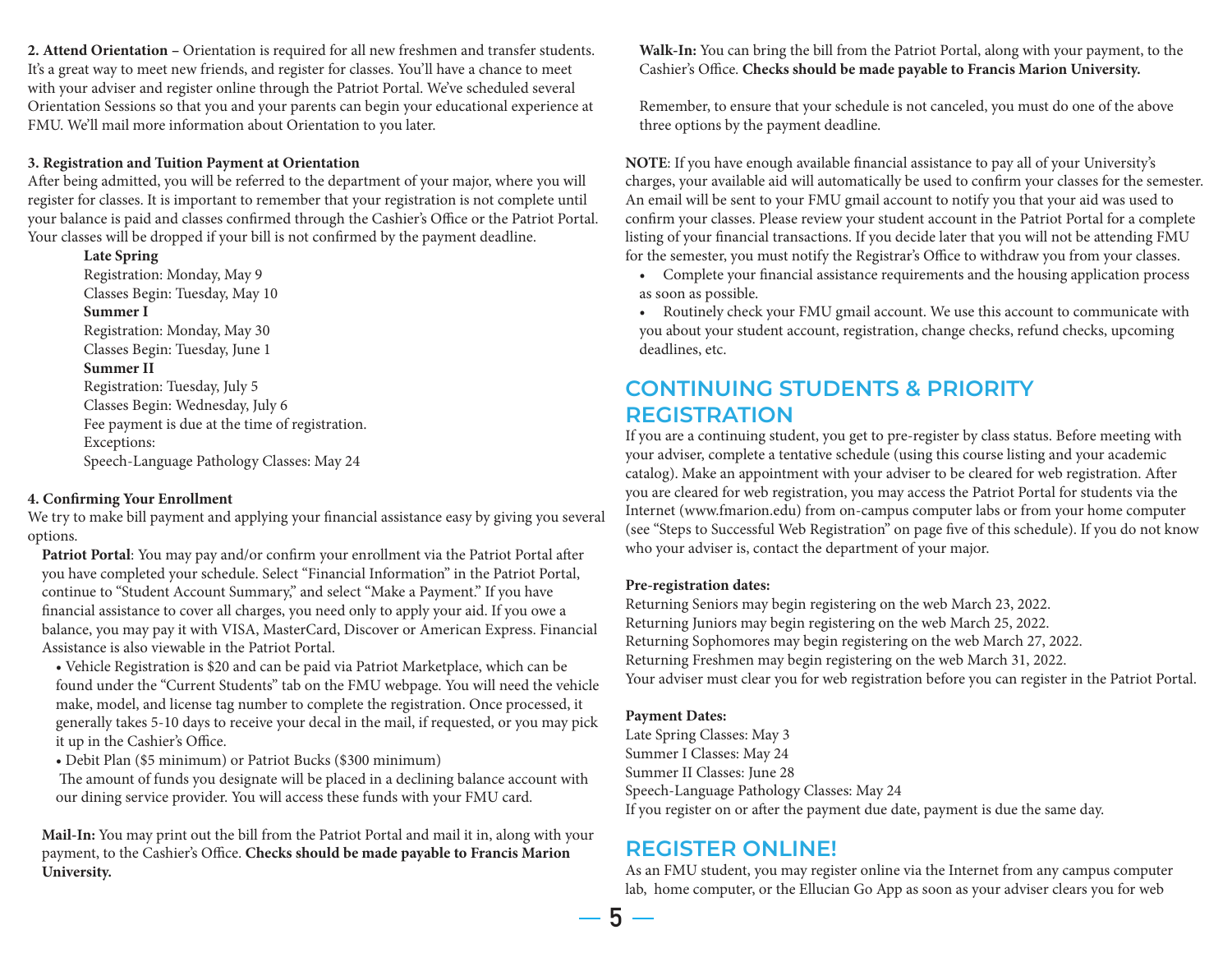registration. You may access the Patriot Portal for students from the FMU home page (www. fmarion.edu) to register for classes. Your adviser must clear you for web registration before you can register online.

## **CONTINUING STUDENTS: FEE PAYMENT**

If you pre-register, your bill will post to the Patriot Portal no later than early July. We try to make bill payment and applying your financial assistance easy by giving you several options: **Patriot Portal:** You may pay and/or confirm your enrollment via the Patriot Portal after you have completed your schedule. Select "Financial Information" in the Patriot Portal, continue to "Student Account Summary," and select "Make a Payment." If you have financial assistance to cover all charges, you need only to apply your aid. If you owe a balance, you may pay it with VISA, MasterCard, Discover or American Express. Financial Assistance is also viewable in the Patriot Portal.

- Vehicle Registration is \$20 and can be paid via Patriot Marketplace, which can be found under the "Current Students" tab on the FMU webpage. You will need the vehicle make, model, and license tag number to complete the registration. Once processed, it generally takes 5-10 days to receive your decal in the mail, if requested, or you may pick it up in the Cashier's Office.
- Debit Plan (\$5 minimum) or Patriot Bucks (\$300 minimum)
- The amount of funds you designate will be placed in a declining balance account with our dining service provider. You will access these funds with your FMU card.

**Mail-In:** You may print out the bill from the Patriot Portal and mail it in, along with your payment, to the Cashier's Office. **Checks should be made payable to Francis Marion University.** 

**Walk-In**: You can bring the bill from the Patriot Portal, along with your payment, to the Cashier's Office. **Checks should be made payable to Francis Marion University.** Remember, to ensure that your schedule is not canceled, you must do one of the above three options by the payment deadline.

### **REFUNDS**

The application fee is nonrefundable. Basic University Fees are refundable for full-time and part-time students. Please refer to the FMU Accounting webpage, or the "Student Financial Services/Cashier" section of the Patriot Portal for current refund dates.

An administrative fee of \$100 will be withheld from the refund after the 100 percent refund period.

Certain fees are nonrefundable and are so noted. No refunds are allowed because of irregularity in attendance of classes. Refunds are held pending the settlement of current obligations payable to the university.

**6** Because of requirements associated with the return of federal student aid funds, students who receive federal financial assistance and completely withdraw from the university during a refund period may still owe the university.

An appeals process exists for students or parents who believe that individual circumstances warrant exceptions from published policy.

Appeals must be in writing and are processed by the University's Withdrawal Appeals Committee. Address appeals to the Withdrawal Appeals Committee, Office of the Registrar, Francis Marion University, PO Box 100547, Florence, SC 29502-0547.

All requests for refunds must be made during the academic year for which the fees were paid. The academic year begins with Summer II term and ends with Summer I term. The decision of the Withdrawal Appeals Committee is final.

Housing and Dining refunds are administered under a separate policy than general fees and tuition. All Dining and Housing refund requests must be made in the academic semester for which fees are paid. The Housing and Dining Policy can be viewed on the web at www. fmarion.edu/about/fees.FMU ID Card (University Debit Account) refunds may only be requested upon graduation or official withdrawal from the university. For information on the FMU ID card as the FMU Debit/Patriot card, refer to the student usage agreement at www. fmarion.edu/about/fees.

Refunds are directly deposited into the student's designated bank account on record. Circumstances may warrant the assessment of a reinstatement fee for the purpose of academic reinstatement.

### **APPLYING FOR FINANCIAL ASSISTANCE**

The 2022-2023 FAFSA (Free Application for Federal Student Aid) should be completed at www.fafsa.ed.gov AS SOON AS POSSIBLE. A FAFSA may be completed regardless of a student's admission or registration status. Be sure to list FMU's institutional code (009226) in the appropriate section of the FAFSA.

Students must reapply for Financial Assistance every academic year. For more information, visit www.fmarion.edu or call the Financial Assistance Office at 843-661-1190.

### **POLICIES & REGULATIONS**

#### **Student Handbook and University Catalog**

Each year, the Student Handbook is made available to all students. The Handbook contains a complete list of student rights and responsibilities, rules and regulations, and calendars and dates. The Handbook and the University Catalog are invaluable resources in your quest to be a successful student at FMU. Handbooks are online under the "Current Students" tab on the FMU website. Catalogs are available in the Admissions Office or online at www.fmarion.edu/ academics/catalogs.

#### **FMU ID Card (University Debit Account)**

Lost cards should be reported immediately to the FMU Card Administrator, located in the Cashier's Office (Ext. 1320); Ervin Dining Hall (Ext. 1266); Library (Ext 1300); or Student Affairs (Ext. 1182) since this card may carry the liability of a bank debit card and is not transferable. Late charge (after initial registration) or replacement cost which is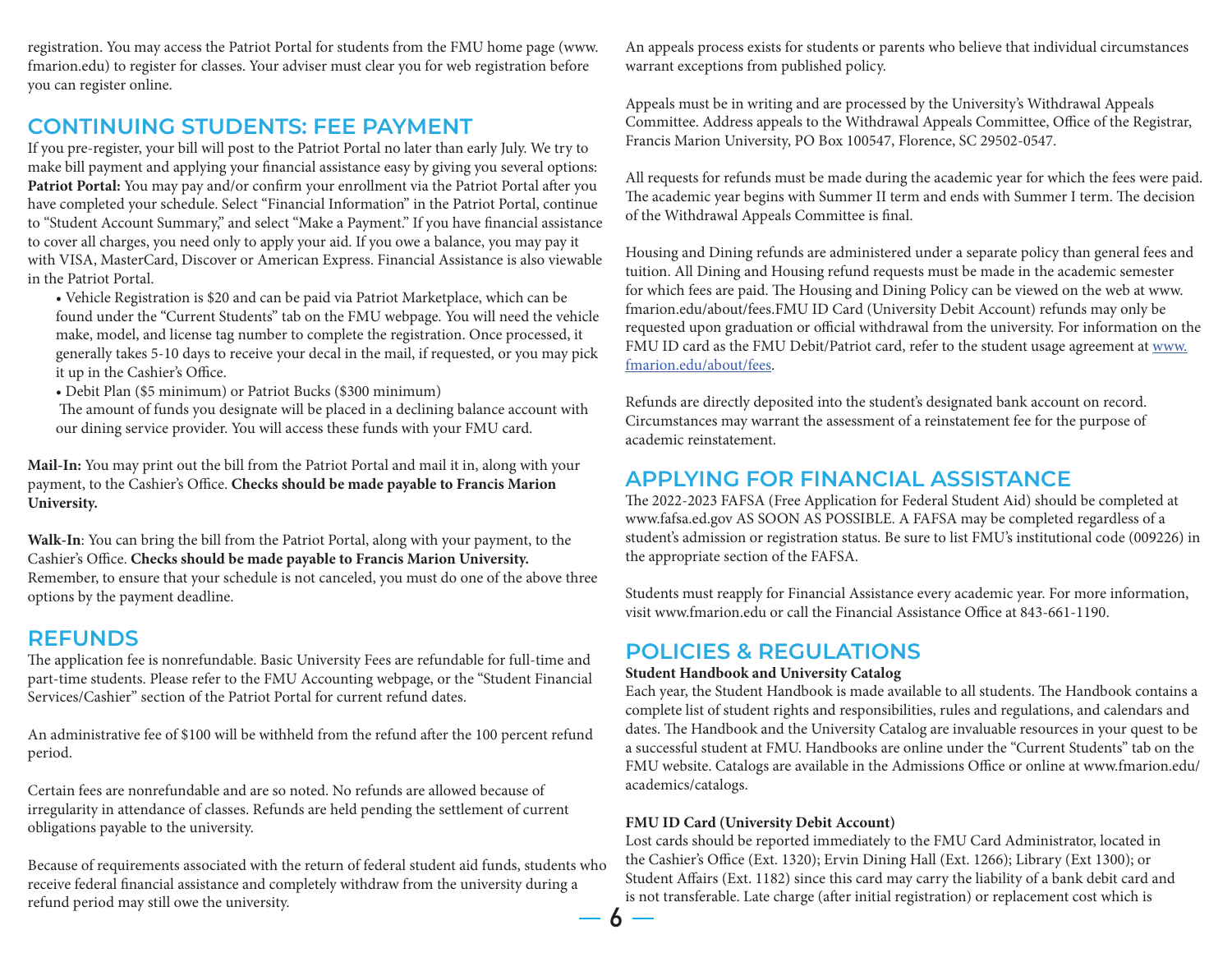nonrefundable. The fee will be waived in the case of marriage, a name change, or a defective card. A refund of funds placed on the FMU ID Card (debit account) may only be requested upon graduation or official withdrawal from the University. Requests should be submitted to the Accounting Office, Stokes Administration Building, Room 103.

#### **Parking Permits**

All students are allowed to have a vehicle on campus. You must register the vehicle and purchase a parking decal. Decals run from fall to fall. Even if you purchase a decal in the spring semester, you must purchase a new one in the fall of each year. Vehicles may be registered in the Cashier's Office during the semester. If you live on campus, you must have a Residential parking decal, designated with an R, which will allow you to park in housing area lots. You should obtain the university Traffic Regulations Manual from the Cashier's Office, Campus Police, or the University website. This booklet contains important information about vehicle registration, parking, and traffic safety.

#### **Honors Courses**

Honors courses are open to students with superior academic records by invitation only from the Honors Committee. For more information, contact Dr. Jon Tuttle, director of the Honors Program, at 843-661-1521.

#### **Grade Reports**

At the end of each semester, grade reports will be made available to students in the Patriot Portal. Call the Registrar's Office if you have questions about your grades.

#### **Withdrawal from a Course or the University**

If you want to drop a course, you should obtain the necessary form from the Registrar's Office or in your academic department, complete the form, have it signed by the appropriate people, and then turn it into the Registrar's Office. Forms for complete withdrawal from the university are only available in the Registrar's Office.

#### **Class Attendance Policy**

It is your responsibility to attend all scheduled meetings in the courses in which you are enrolled. If you are absent more than twice the number of required class or laboratory sessions per week during regular semesters or more than 15 percent of required sessions during accelerated semesters, a grade of F or W will normally be assigned, unless the instructor has excused the absences.

Individual instructors may choose alternative requirements for attendance. It is the instructor's responsibility to inform students, at the beginning of each course, of all attendance policies. The instructor, at his/her discretion, may utilize a warning of excessive absences or required attendance. Attendance policies will be outlined on the course syllabus. It is your responsibility to understand at the beginning of each course the instructor's policy on missing classes, announced tests, and laboratory sessions. If you violate the stated attendance policy, the instructor will notify the Registrar's Office to drop you from the class with the appropriate grade.

It is your responsibility to make up work missed because of absence from announced tests and laboratory sessions. However, announced tests and laboratory sessions may be made up only at the discretion of the instructor.

#### **Disclosure of Directory Information**

The Family Educational Rights and Privacy Act (FERPA) of 1974, as amended, permits the release of "directory information" about a student without a student's consent. FMU has designated the following items as directory information: student's name, enrollment status, address, FMU email, telephone listing, date and place of birth, photograph, major field of study, participation in officially recognized activities and sports, weight and height of members of athletic teams, dates of attendance, degrees and awards received, most recent previous educational institution attended, and eligibility for honor societies.

Directory information may be published in a campus directory and other university publications and may be released to the mass media for publication (for example, Dean's List, President's List, commencement list, etc.). Students have the right to request that this information not be disclosed by completing a Request of Non-Disclosure form, available in the Registrar's Office, by the end of the drop/add period for each academic term. A request for non-disclosure prohibits the University from releasing the student's name and other information for purposes for which the student may wish to be recognized (for example, announcements of scholarship awards and other honors, notices of commencement exercises, induction into honor societies, participation in university activities, etc.). After a request for non-disclosure has been made, the university is NOT responsible for obtaining subsequent permission from the student to release the information for special circumstances as described above.FMU's FERPA Policy is posted on the Registrar's webpage at www.fmarion.edu/registrar.

#### **Use of Social Security Number**

The Privacy Act of 1974 (US Public Law 93-579, Sect.7) requires that we notify you that disclosure of your Social Security Number (SSN) is voluntary. You should know that FMU uses the SSN for federal identification. Your official transcript will only display the last four digits of your SSN.

#### **Services for Students with Disabilities**

Effort will be made to ensure that classes offered will be accessible to individuals with disabilities. If you plan to enroll and need assistance relating to a disability, contact the Office of Counseling and Testing (843-661-1840) at least 10 days prior to the beginning of the semester.

#### **Equal Opportunity**

**7**

Francis Marion University offers equal opportunity in its employment, admissions, and educational activities, in compliance with federally mandated civil rights legislation and corresponding State of South Carolina legislation.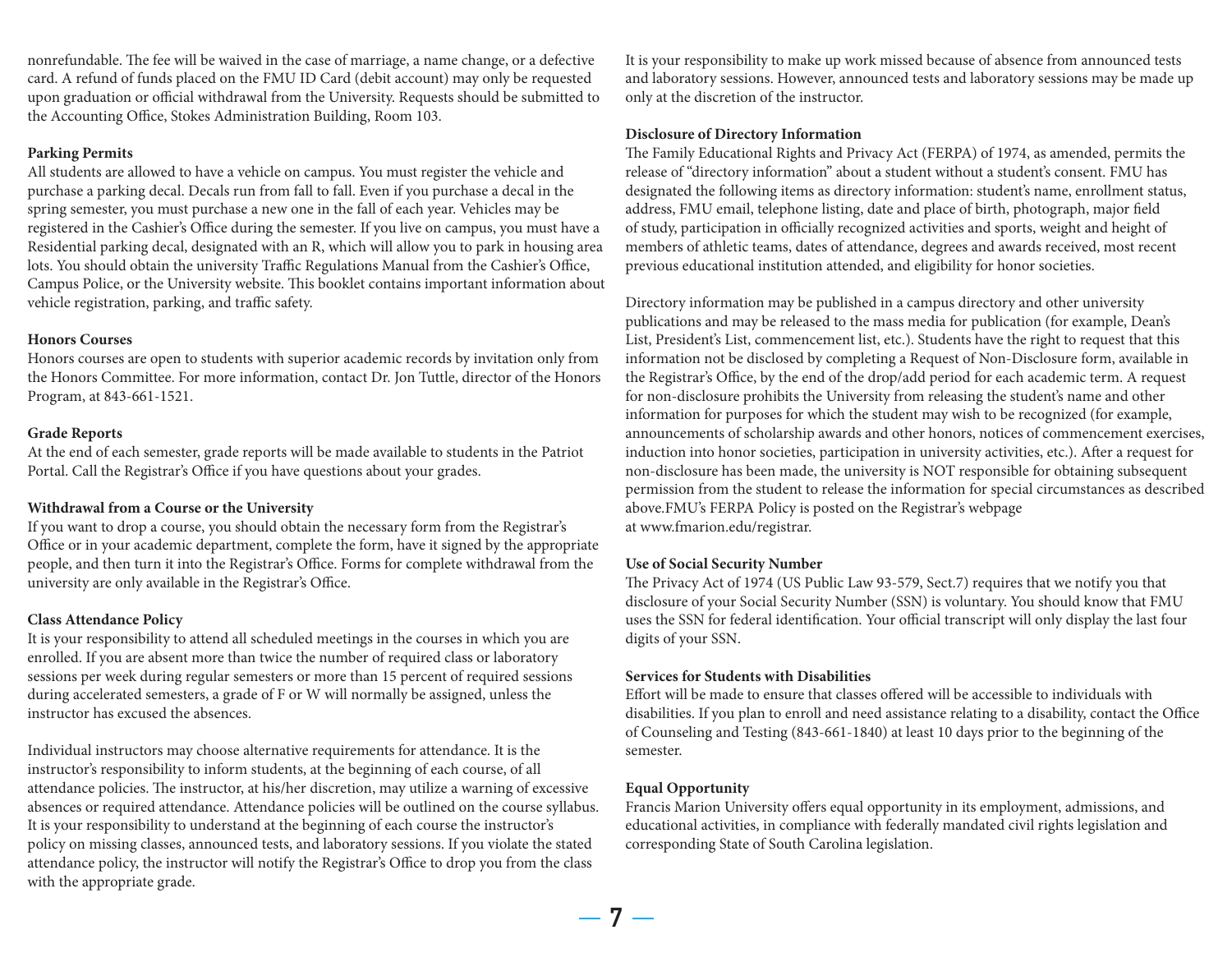#### **EXAMS**

All classes will meet at the assigned examination times. Check your syllabus or with your professor to verify the time and location of your exams. Attendance at the exam is mandatory unless excused in writing by the Department Chairperson or Dean. Any student missing an examination without a written excuse from the Department Chair or Dean will be assigned a grade of F. Examinations will be held in the same rooms as class meetings except for mass examinations. Instructors will announce the locations of mass examinations. Students may, with the instructor's permission, take an examination with another section of the same course; no further permission is required.

## **HOW TO READ THIS SCHEDULE**

Courses are listed alphabetically by discipline. Classes are listed by course number, section code, number of credits, course title, day & time, and instructor.

This schedule presents course offerings planned at the time of the publication of this Schedule. This document is not a contract; Francis Marion University reserves the right to alter course offerings if enrollments and resources require. FMU does not guarantee that a student will be able to enroll in any particular course.

An up-to-date listing of all courses – including new and changed sections – may be accessed from the web page at www.fmarion.edu.

Many courses require prerequisites or corequisites that may not be included in this course listing. Please refer to your university catalog and consult with your academic adviser for information on specific course requirements. The 2021-2022 University Catalog is currently available via the web at www.fmarion.edu/academics/catalogs.

#### **Building Codes**

| CC          | Thomas C. Stanton Academic Computer Center     |
|-------------|------------------------------------------------|
| <b>CCHS</b> | Luther F. Carter Center for Health Sciences    |
| <b>CEMC</b> | John K. Cauthen Educational Media Center       |
| <b>FAC</b>  | Peter D. Hyman Fine Arts Center                |
| FH.         | Founders Hall                                  |
| <b>GAC</b>  | Griffin Athletic Complex                       |
| HC          | <b>Honors Center</b>                           |
| HO          | Allard A. Allston Housing Office Complex       |
| <b>LMEC</b> | Leatherman Medical Education Complex           |
| <b>LNB</b>  | Frank B. Lee Nursing Building                  |
| LSF         | Hugh K. Leatherman Sr. Science Facility        |
| <b>MSB</b>  | Robert E. McNair Science Building              |
| OS.         | Office Services Building                       |
| <b>PAC</b>  | Performing Arts Center                         |
| <b>RCC</b>  | Gail and Terry Richardson Center for the Child |
| RS          | Recording Studio                               |
|             |                                                |

UC Walter D. Smith University Center

## **SPRING AND SUMMER SCHEDULE**

#### **Late Spring Term, Summer Session 2022**

| March 23-May 2 | Pre-registration for Late Spring for currently enrolled students   |
|----------------|--------------------------------------------------------------------|
| May 3          | Final date for pre-registered students to pay fees for Late Spring |
| May 3-May 9    | Continuous registration for Late Spring term for currently         |
| enrolled       | students; payment is due at the time of registration               |
| May 9          | Registration for Late Spring for new and continuing students       |
| May 10         | Late Spring classes begin                                          |
| May 17         | Last day to withdraw from a course without penalty                 |
| May 24         | Last day to withdraw from an undergraduate course                  |
| May 27         | Late Spring classes end; examinations                              |

#### **Summer I Session 2022**

| March 23 - May 23<br>May 24 | Pre-registration for Summer I for currently enrolled students<br>Final date for pre-registered students to pay fees for Summer I |
|-----------------------------|----------------------------------------------------------------------------------------------------------------------------------|
| May 25-May 31               | Continuous registration for Summer I for currently enrolled                                                                      |
|                             | students; payment is due at the time of registration                                                                             |
| May 31                      | Registration for Summer I for new and                                                                                            |
|                             | continuing students                                                                                                              |
| June 1                      | Summer I classes begin                                                                                                           |
| June 19                     | Last day to apply for degree for student completing degree                                                                       |
|                             | during either summer term                                                                                                        |
| June 13                     | Last day to withdraw from a course without academic penalty                                                                      |
| June 28                     | Last day to withdraw from an undergraduate course                                                                                |
| June 30                     | Summer I classes end; examinations                                                                                               |
|                             |                                                                                                                                  |

#### **Summer II Session 2022**

**8**

| March 23 - June 27 | Pre-registration for Summer II for currently enrolled students   |
|--------------------|------------------------------------------------------------------|
| June 28            | Final date for pre-registered students to pay fees for Summer II |
| June 28 - July 5   | Continuous registration for Summer II for currently enrolled     |
|                    | students; Payment is due at the time of registration             |
| July 5             | Registration for Summer II for new and continuing students       |
| July 6             | Summer II classes begin                                          |
| July 14            | Last day to withdraw from a course without academic penalty      |
| July 28            | Last day to withdraw from an undergraduate course                |
| Aug. 8             | Summer II classes end                                            |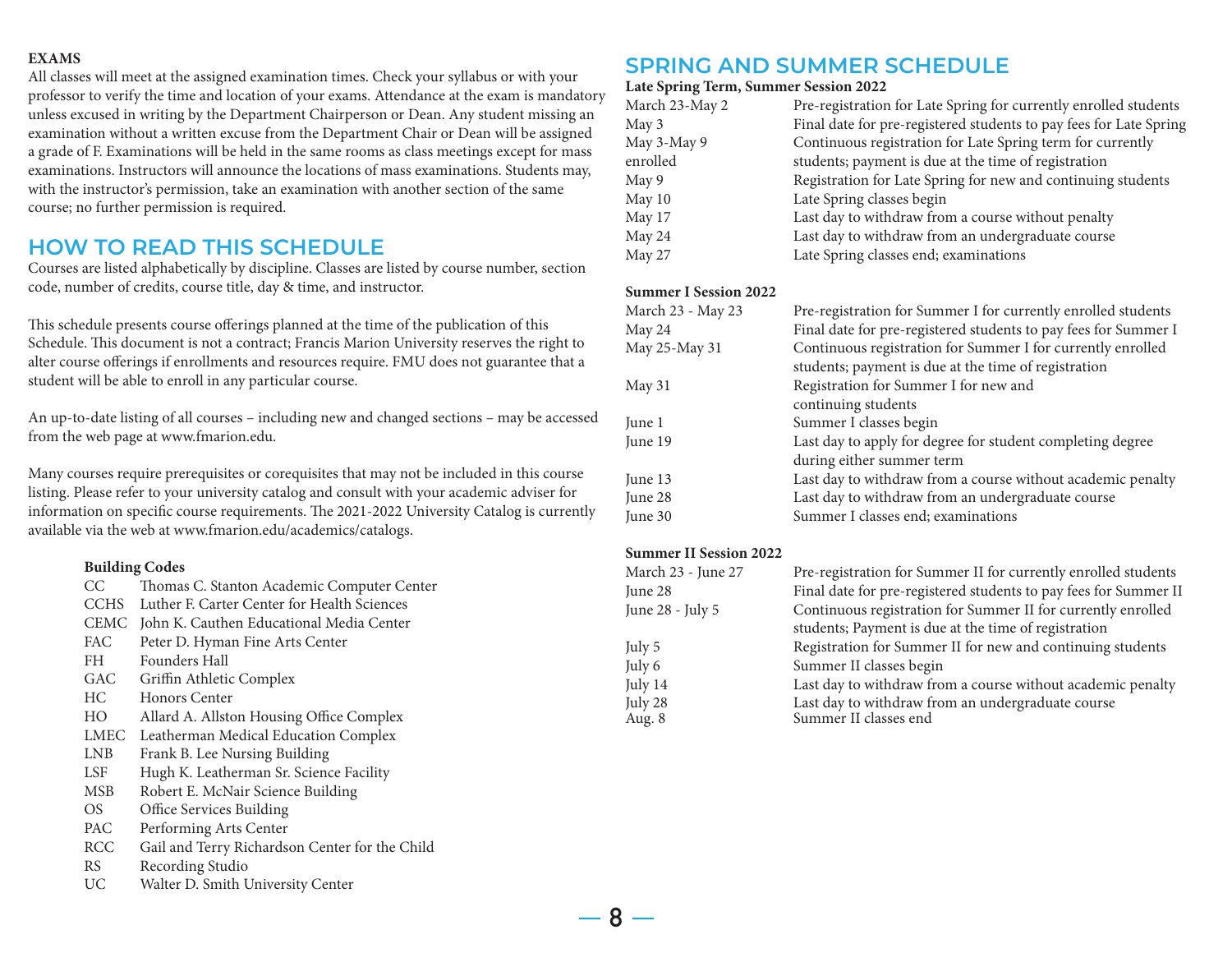## **LATE SPRING 2022 SCHEDULE**

| <b>Section</b>        | <b>Course</b> | <b>Days</b>                              | <b>Times</b>  | <b>Instructor</b> |                    | Form. Credits | <b>Section</b> | <b>Course</b>             | <b>Days</b>                                    | <b>Times</b> | <b>Instructor</b> |                          | Form. Credits   |  |
|-----------------------|---------------|------------------------------------------|---------------|-------------------|--------------------|---------------|----------------|---------------------------|------------------------------------------------|--------------|-------------------|--------------------------|-----------------|--|
|                       |               | AFRICAN & AFRICAN AMERICAN STUDIES(AAAS) |               |                   |                    |               |                | <b>BUSINESS (BUSI)</b>    |                                                |              |                   |                          |                 |  |
| AAAS                  | 201-HON       | Rhetoric Civil Rights Movem              | <b>MTWTHF</b> | 9AM - 12PM        | Dr. Meredith Love. | LEC 3         | <b>BUSI</b>    | $605-1A$                  | <b>Business Tools: Excel</b>                   |              |                   | E. Sharer                | $ON \quad 1$    |  |
|                       |               |                                          |               |                   | T. Couch           |               |                | <b>EDUCATION (EDUC)</b>   |                                                |              |                   |                          |                 |  |
| ART (ART)             |               |                                          |               |                   |                    |               | <b>EDUC</b>    | 629-ON                    | Classroom Mgt and<br>Supervison                |              |                   | J. Stewart-Ginsburg ON 3 |                 |  |
| ART                   | 101-ON        | Intro to Art                             |               |                   | C. Jeffcoat        | ON 3          |                | <b>ENGLISH (ENGL)</b>     |                                                |              |                   |                          |                 |  |
| <b>BIOLOGY (BIOL)</b> |               |                                          |               |                   |                    |               | <b>ENGL</b>    | 250-ON                    | Intro. to Literature                           |              |                   | N. Zaice                 | ON 3            |  |
| <b>BIOL</b>           | $102 - 1$     | Biology for Education Majors             | <b>MTWTHF</b> | 9AM - 12PM        | N. Harness         | LEC 4         | <b>ENGL</b>    | 313-ON                    | Lit for the Young Child                        |              |                   | L. Weldy                 | ON 3            |  |
| <b>BIOL</b>           | $102L - 1$    | Biology for Educ Maj Lab                 | <b>MTWTH</b>  | 12:30PM - 1:30PM  | N. Harness         | LAB 0         |                | HISTORY (HIST)            |                                                |              |                   |                          |                 |  |
| <b>BIOL</b>           | $205 - 1$     | Human Anatomy                            | <b>MTWTHF</b> | 9AM - 12PM        | L. Turner          | LEC 4         | <b>HIST</b>    | $346-1$                   | Civil War America                              |              |                   | W. Bolt                  | LEC 3           |  |
| <b>BIOL</b>           | $205L-1$      | Human Anatomy Lab                        | <b>MTWTH</b>  | $1PM - 5PM$       | L. Turner          | LAB 0         |                | <b>MATHEMATICS (MATH)</b> |                                                |              |                   |                          |                 |  |
| <b>BIOL</b>           | $306-1$       | Spec Topics Island                       | <b>MTWTHF</b> | 9AM - 12PM        | P. Zwiers          | LEC 1         | <b>MATH</b>    | 105L-ON                   | <b>Extended Studio</b>                         |              |                   | K. McCoy                 | $ON \t1$        |  |
|                       |               | Biogeography                             |               |                   |                    |               | <b>MATH</b>    | $330-1$                   | Special Topics in Mathematics                  |              |                   | K. LoPresto              | LEC 3           |  |
| <b>BIOL</b>           | $306L - 1$    | Spec Topics Island<br>Biogeography       | <b>MTWTH</b>  | 12:30PM - 4:30PM  | P. Zwiers          | LAB 0         |                |                           | <b>MASTER OF BUSINESS ADMINISTRATION (MBA)</b> |              |                   |                          |                 |  |
| <b>BIOL</b>           | $317 - 1$     | Marine Ecology                           | <b>MTWTHF</b> | 9AM - 12PM        | L. Pike            | LEC 4         | <b>MBA</b>     | 715-ON                    | Systems Design                                 |              |                   | H. Setzler               | ON 3            |  |
| <b>BIOL</b>           | $317L-1$      | Marine Ecology Lab                       | <b>TWTH</b>   | 12:01PM - 5:00PM  | L. Pike            | LAB 0         | <b>MBA</b>     | 720A-ON                   | Contemp Iss/Innov Pract                        |              |                   | K. Belanger              | $ON \t1$        |  |
|                       |               |                                          |               |                   |                    |               |                | <b>PHILOSOPHY (PRS)</b>   |                                                |              |                   |                          |                 |  |
|                       |               |                                          |               |                   |                    |               | PRS            | 203-ON                    | Symbolic Logic                                 |              |                   | M. Turner                | ON <sub>3</sub> |  |

## **SUMMER I 2022 SCHEDULE**

| <b>Section</b>                       | <b>Course</b>                           |                                                    | Days | <b>Times</b>         | <b>Instructor</b>          |                        | Form. Credits  |                          | <b>Section</b>                 | <b>Course</b> | <b>Days</b>                            | <b>Times</b> | <b>Instructor</b> |               | Form. Credits    |
|--------------------------------------|-----------------------------------------|----------------------------------------------------|------|----------------------|----------------------------|------------------------|----------------|--------------------------|--------------------------------|---------------|----------------------------------------|--------------|-------------------|---------------|------------------|
|                                      | <b>ACCOUNTING (ACTG)</b>                |                                                    |      |                      |                            |                        |                |                          | <b>BIOL</b>                    | $236L-1$      | Hum Phys Healthcare-Lab                | TWTH         | $1PM - 4PM$       | T. Barbeau    | LAB 0            |
| ACTG                                 | $201$ -ON                               | Financial Accounting                               |      |                      |                            | S. Dell                | ON             | $\overline{\phantom{a}}$ | <b>BIOL</b>                    | $401 - 1$     | Genetics                               | <b>MTWTH</b> | 10AM - 12PM       | J. Camper     | LEC 4            |
| ACTG                                 | 323-ON                                  | Financial Reporting I                              |      |                      |                            | K. Poston              | ON 3           |                          | <b>BIOL</b>                    | $401L - 1$    | Genetics Lab                           | TWTH         | $1PM - 4PM$       | J. Camper     | LAB 0            |
| ANTH                                 | <b>ANTHROPOLOGY (ANTH)</b><br>$100$ -ON | Intro to Anthropology                              |      |                      |                            | K. Molinari            | ON 3           |                          | BUSI-<br><b>NESS</b><br>(BUSI) |               |                                        |              |                   |               |                  |
| ART (ART)                            |                                         |                                                    |      |                      |                            |                        |                |                          | <b>BUSI</b>                    | 150-ON        | Fundamentals of Business               |              |                   | M. Dittman    | ON <sub>3</sub>  |
| ART                                  | $101$ -ON                               | Intro to Art                                       |      |                      |                            | H. Frye                | ON 3           |                          | <b>BUSI</b>                    | 305-ON        | Appl Stat for Econ & Bus               |              |                   | R. Yanson     | ON <sub>3</sub>  |
| <b>BIOLOGY (BIOL)</b><br><b>BIOL</b> | $105 - 1$                               | <b>Biological Sciences I</b>                       |      | <b>MTWTH</b>         | 10AM - 12PM                | E. Jones               | LEC 3          |                          | <b>BUSI</b>                    | 605-1B        | Business Tools: Accounting/<br>Finance |              |                   | N. Riley      | ON 1             |
| <b>BIOL</b>                          | $115L-1$                                | Lab for Biol Sciences I                            |      | TWTH                 | $1PM - 4PM$                | E. Jones               | $LAB$ 1        |                          | CHEM-<br><b>ISTRY</b>          |               |                                        |              |                   |               |                  |
| <b>BIOL</b>                          | $215 - 1$                               | Microbio for Hlthcare                              |      | <b>MTWTH</b>         | 10AM - 12PM                | G. Pryor               | LEC 4          |                          | <b>CHEM</b>                    | $111 - 1$     | Gen Chem I: General Concepts MTWTH     |              | 10AM-11:50AM      | T. Stephenson | LEC 3            |
| <b>BIOL</b><br><b>BIOL</b>           | $215L-1$<br>$236-1$                     | Microbio/Healthcare-Lab<br>Human Phys for Hlthcare |      | TWTH<br><b>MTWTH</b> | $1PM - 4PM$<br>10AM - 12PM | G. Pryor<br>T. Barbeau | LAB 0<br>LEC 4 |                          | CHEM                           | $111$ -ON     | Gen Chem I: General Concepts           |              |                   | J. McCutcheon | ON <sub>3</sub>  |
|                                      |                                         |                                                    |      |                      |                            |                        |                |                          | CHEM                           | $111L-1$      | Gen Chem I Lab: Cncpt Lab              | <b>TTH</b>   | $1PM - 4PM$       | L. Peterson   | LAB <sub>1</sub> |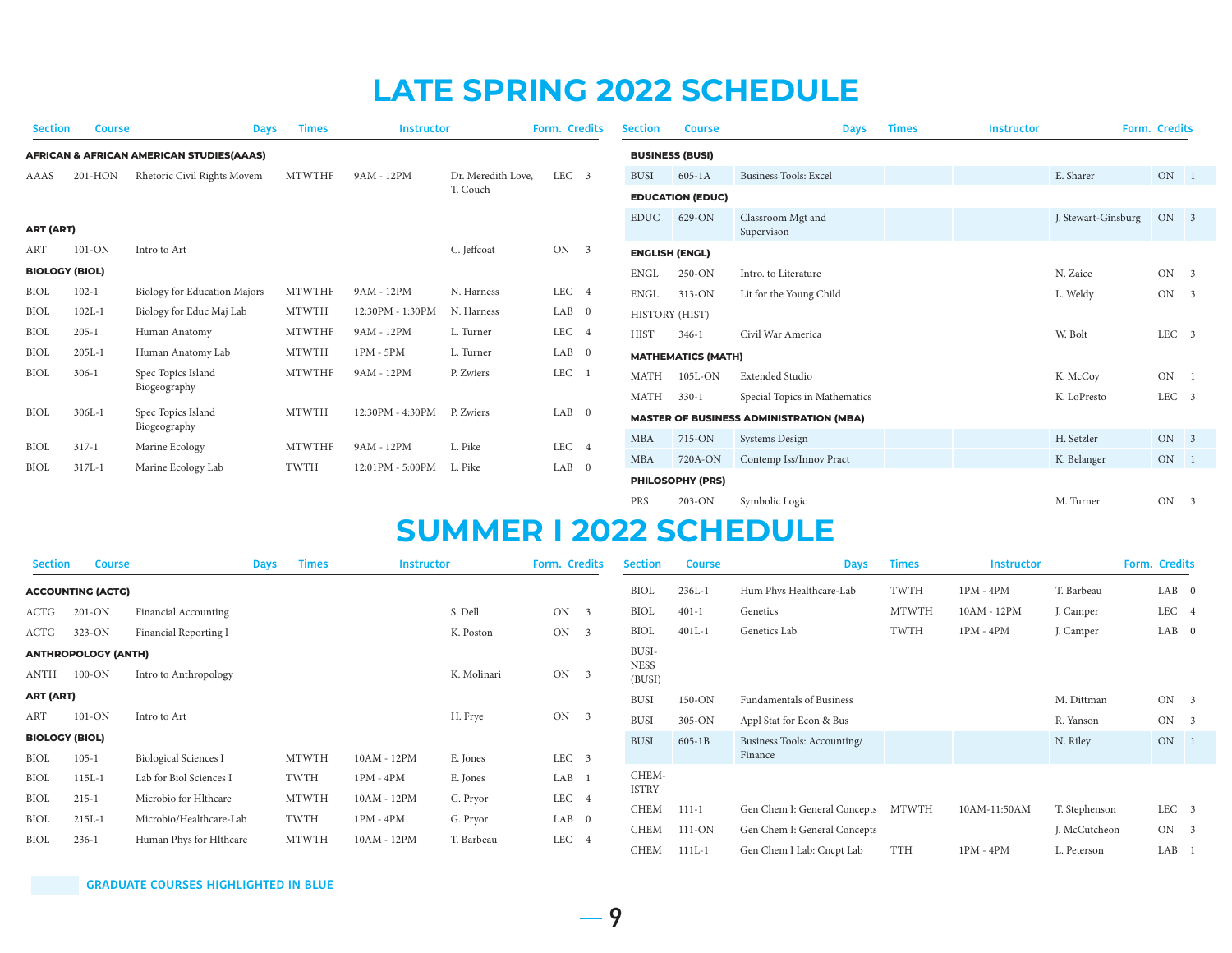## **SUMMER I 2022 SCHEDULE (CONTINUED)**

| <b>Section</b>        | <b>Course</b>                | <b>Days</b>                                 | <b>Times</b> | <b>Instructor</b> |                    | Form. Credits    | <b>Section</b>        | <b>Course</b>                   | <b>Days</b>                                    | <b>Times</b> | <b>Instructor</b> |                 | Form. Credits   |  |
|-----------------------|------------------------------|---------------------------------------------|--------------|-------------------|--------------------|------------------|-----------------------|---------------------------------|------------------------------------------------|--------------|-------------------|-----------------|-----------------|--|
| CHEM                  | 404-ON                       | Biochemistry I                              |              |                   | B. Holliman        | ON 3             |                       | <b>MATHEMATICS (MATH)</b>       |                                                |              |                   |                 |                 |  |
|                       | <b>COMPUTER SCIENCE (CS)</b> |                                             |              |                   |                    |                  | MATH                  | $105 - 1$                       | College Algebra I                              | <b>MTWTH</b> | 12PM - 1:50PM     | A. Dowdy        | LEC 3           |  |
| CS                    | $190 - 1$                    | Programming Fundamentals                    | <b>MTWTH</b> | 1:30PM - 4:30PM   | K. Rubin           | LEC 3            | MATH                  | $111 - 1$                       | College Algebra II                             | <b>MTWTH</b> | 12PM - 1:50PM     | To be Announced | LEC 3           |  |
| CS                    | 190L-1                       | Program Fundamentals Lab                    | F            | 9AM - 12PM        | K. Rubin           | LAB <sub>1</sub> | MATH                  | 111-ON1                         | College Algebra II                             |              |                   | K. McCoy        | ON <sub>3</sub> |  |
| CS                    | 330-ON                       | Spec.Top: Intro Cybersecuri                 | <b>MTWTH</b> | $10AM - 1PM$      | K. Rubin           | LEC 3            | <b>MATH</b>           | 111-ON2                         | College Algebra II                             |              |                   | To be Announced | ON 3            |  |
|                       | <b>ECONOMICS (ECON)</b>      |                                             |              |                   |                    |                  | <b>MATH</b>           | $132 - 1$                       | Trig W/ Analytic Geom                          | <b>MTWTH</b> | 8AM - 9:50AM      | G. Schnibben    | LEC 3           |  |
|                       | ECON 204-ON                  | Intro to Macroeconomics                     |              |                   | B. Kyer            | ON 3             | <b>MATH</b>           | 134-1                           | Probability & Statistics                       | <b>MTWTH</b> | 10AM - 11:50AM    | To be Announced | LEC 3           |  |
|                       | <b>EDUCATION (EDUC)</b>      |                                             |              |                   |                    |                  | <b>MATH</b>           | 134-ON                          | Probability & Statistics                       |              |                   | S. Waymyers     | ON 3            |  |
| EDUC                  | 310-ON                       | Using Tech Effect Class                     |              |                   | D. Kaur            | ON 3             | <b>MATH</b>           | $201-1$                         | Calculus I                                     | <b>MTWTH</b> | 8AM - 9:50AM      | N. Panza        | LEC 3           |  |
| <b>EDUC</b>           | 420-ON                       | Intr: Exceptional Learner                   |              |                   | M. Murphy          | ON 3             | <b>MATH</b>           | $202 - 1$                       | Calculus II                                    | <b>MTWTH</b> | 8AM - 9:50AM      | D. Scott        | LEC 3           |  |
| <b>EDUC</b>           | 621-ON                       | Understand Learn Differ                     |              |                   | L. Simmons         | ON 3             | <b>MATH</b>           | $230-1$                         | Discrete Mathematics                           | <b>MTWTH</b> | 10AM - 11:50AM    | D. Scofield     | LEC 3           |  |
| <b>EDUC</b>           | 638-ON                       | Assessment of Reading                       |              |                   | J. Gunther         | ON 3             | <b>MATH</b>           | $511-1$                         | Discrete Math for Tchrs                        | <b>MTWTH</b> | 10AM - 11:50AM    | D. Scofield     | LEC 3           |  |
| <b>EDUC</b>           | 639-ON                       | Pract: Assess of Reading                    |              |                   | J. Gunther         | $ON \t1$         |                       |                                 | <b>MASTER OF BUSINESS ADMINISTRATION (MBA)</b> |              |                   |                 |                 |  |
| <b>EDUC</b>           | 648-ON                       | <b>Educational Research</b>                 |              |                   | D. Kaur            | ON 3             | MBA                   | 720C-ON                         | Contemp Issue Managerial                       |              |                   | H. Setzler      | ON 2            |  |
| <b>EDUC</b>           | 760-ON                       | Except:Char & Legal Foun                    |              |                   | C. Nixon           | ON 3             |                       |                                 | Ethics                                         |              |                   |                 |                 |  |
| <b>EDUC</b>           | 761-ON                       | Learn Dis:Char, Id & Pla                    |              |                   | K. Fries           | ON 3             |                       | <b>MANAGEMENT (MGT)</b>         |                                                |              |                   |                 |                 |  |
| <b>ENGLISH (ENGL)</b> |                              |                                             |              |                   |                    |                  | <b>MGT</b>            | 351-ON                          | Mgt of Organizations                           |              |                   | J. Aniello      | ON 3            |  |
| ENGL                  | $101$ -ON                    | Analysis and Argument                       |              |                   | S. Miller          | ON 3             | <b>MGT</b>            | 355-ON                          | Prod & Oper Management                         |              |                   | E. Sharer       | ON <sub>3</sub> |  |
| ENGL                  | 102-ON                       | Rhetoric Genre Research                     |              |                   | M. Reynolds        | ON <sub>3</sub>  |                       |                                 | <b>MANAGEMENT INFORMATION SYSTEMS (MIS)</b>    |              |                   |                 |                 |  |
| ENGL                  | $250$ -ON                    | Intro.To Literature                         |              |                   | J. Tuttle          | ON <sub>3</sub>  | <b>MIS</b>            | 327-ON                          | Info Systems Fundamental                       |              |                   | Y. Shin         | ON <sub>3</sub> |  |
| ENGL                  | 305-ON                       | <b>Business Writing</b>                     |              |                   | L. Banister        | ON <sub>3</sub>  | <b>MUSIC (MUSI)</b>   |                                 |                                                |              |                   |                 |                 |  |
| ENGL                  | 315-ON                       | Lit for Children                            |              |                   | C. Wilson          | ON 3             | MUSI                  | 101-ON                          | Intro to Music                                 |              |                   | T. Roberts      | ON 3            |  |
| <b>FINANCE (FIN)</b>  |                              |                                             |              |                   |                    |                  | <b>NRN</b>            |                                 |                                                |              |                   |                 |                 |  |
| FIN                   | 301-ON                       | Finance Fundamentals                        |              |                   | N. Riley           | ON 3             | <b>NRN</b>            | 332-ON                          | Prof. Nursing Practice                         |              |                   | G. Scott        | ON 3            |  |
| FIN                   | 341-ON                       | Financial Management                        |              |                   | M. Hughes          | ON 3             | <b>PHYSICS (PHYS)</b> |                                 |                                                |              |                   |                 |                 |  |
| FIN                   | 466-ON                       | Investments in Real Estate                  |              |                   | M. Hughes          | ON 3             | PHYS                  | $201 - 1$                       | Tech Physics II                                | <b>MTWTH</b> | 10AM - 11:50AM    | M. Kanaparthi   | LEC 4           |  |
|                       | <b>GEOGRAPHY (GEOG)</b>      |                                             |              |                   |                    |                  | PHYS                  | $201L-1$                        | Tech Physics II Lab                            | MW           | $1PM - 4PM$       | R. Smith        | $LAB$ 0         |  |
| GEOG                  | $101$ -ON                    | Cultural Geography                          |              |                   | J. Titanski-Hooper | ON 3             | PHYS                  | $215 - 1$                       | Gen Physics I                                  | <b>MTWTH</b> | 10AM - 11:50AM    | R. Smith        | LEC 4           |  |
| GEOG                  | 105-ON                       | Physical Geography                          |              |                   | J. Titanski-Hooper | ON 3             | PHYS                  | $215L-1$                        | Gen Physics I Lab                              | MW           | 1PM - 4PM         | M. Kanaparthi   | $LAB$ 0         |  |
| HISTORY (HIST)        |                              |                                             |              |                   |                    |                  |                       | <b>POLITICAL SCIENCE (POLI)</b> |                                                |              |                   |                 |                 |  |
| HIST                  | 103-ON                       | Euro Hist to Fnch Revol                     |              |                   | E. Edwards         | ON 3             | POLI                  | $101$ -ON                       | U S Government                                 |              |                   | R. Almeida      | ON 3            |  |
| <b>IPHC</b>           |                              |                                             |              |                   |                    |                  | POLI                  | 215-ON                          | Intro to Public Admin                          |              |                   | M. Brunson      | ON 3            |  |
| IPHC                  | 448-ON                       | Healthcare Policy Development               |              |                   | S. Kershner        | ON <sub>3</sub>  |                       | <b>PHYSICAL SCIENCE (PSCI)</b>  |                                                |              |                   |                 |                 |  |
| IPHC                  | 450-ON                       | Healthcare Informatics                      |              |                   | N. Russell         | ON 3             | <b>PSCI</b>           | $101 - 1$                       | Physical Science I                             | <b>MTWTH</b> | 10AM - 11:50AM    | L. Manglass     | LEC 4           |  |
| <b>IPHC</b>           | 451-ON                       | Healthcare Finance                          |              |                   | N. Riley           | ON 3             | <b>PSCI</b>           | $101L - 1$                      | Physical Science I Lab                         | MW           | $1PM - 4PM$       | L. Manglass     | $LAB$ 0         |  |
| IPHC                  | 456-ON                       | Leadership Hlthcare Envi                    |              |                   | H. Setzler         | ON 3             |                       | <b>PSYCHOLOGY (PSYC)</b>        |                                                |              |                   |                 |                 |  |
|                       |                              | <b>GRADUATE COURSES HIGHLIGHTED IN BLUE</b> |              |                   |                    |                  | <b>PSYC</b>           | 302-ON                          | Quant & Psychomet Method                       |              |                   | J. Sargent      | ON 3            |  |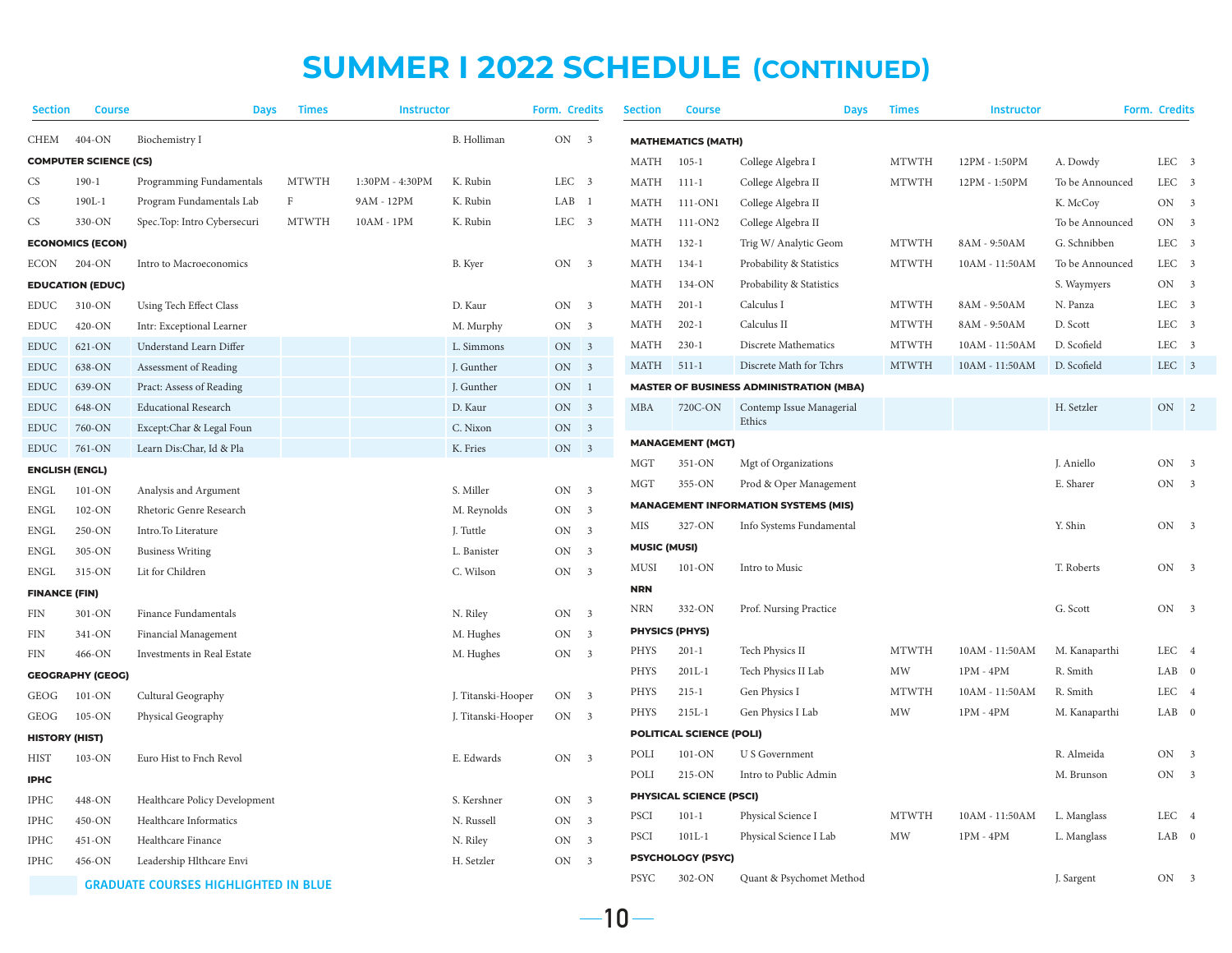## **SUMMER I 2022 SCHEDULE (CONTINUED)**

| Section     | Course  | <b>Days</b>                    | <b>Times</b> | <b>Instructor</b> |                    | Form. Credits   |                         | <b>Section</b>        | Course                  | <b>Days</b>                        | <b>Times</b> | <b>Instructor</b> | Form. Credits   |
|-------------|---------|--------------------------------|--------------|-------------------|--------------------|-----------------|-------------------------|-----------------------|-------------------------|------------------------------------|--------------|-------------------|-----------------|
| <b>PSYC</b> | 304-ON  | Brain & Behavior               |              | T. Herzog         |                    | ON              |                         |                       | <b>SOCIOLOGY (SOCI)</b> |                                    |              |                   |                 |
| <b>PSYC</b> | 319-ON  | Social Psychology              |              |                   | Megan Haggard      | ON 3            |                         | SOCI                  | 205-ON                  | Marriage & Family Relati           |              | J. Burke          | ON <sub>3</sub> |
| PSYC        | 334-ON  | Life Span Development          |              | Erica L. James    |                    | ON              | $\overline{\mathbf{3}}$ | SOCI                  | 389-ON                  | Sociology of Religion              |              | T. Couch          | ON 3            |
| <b>PSYC</b> | 498-ON  | Academic Internship, Psyc      |              |                   | Megan Haggard      | ON 3            |                         | <b>SPANISH (SPAN)</b> |                         |                                    |              |                   |                 |
| PSYC        | 503-ON  | Ethics Appl. Behavior Analysis |              |                   | L. Lapen Parkhurst | ON <sub>3</sub> |                         | SPAN                  | $101$ -ON               | Elementary Spanish I               |              | K. Kiely          | ON 3            |
| <b>PSYC</b> | 605-ON  | Personality & Social Psy       |              | Megan Haggard     |                    | ON 3            |                         | SPAN                  | 201-ON                  | Intermediate Spanish I             |              | K. Kiely          | ON 3            |
| <b>PSYC</b> | 634-ON  | Developmental Psychology       |              | T. Herzog         |                    | $ON \quad 3$    |                         |                       |                         | <b>SPEECH COMMUNICATION (SPCO)</b> |              |                   |                 |
| <b>PSYC</b> | 635-ON  | Learning & Cognition           |              | J. Sargent        |                    | ON 3            |                         | <b>SPCO</b>           | $101$ -ON               | Basics of Oral Communica           |              | S. Diel           | ON <sub>3</sub> |
| <b>PSYC</b> | 700C-ON | Adv Psyc Interven Practic      |              | Erica L. James    |                    | ON 1            |                         | <b>THEATRE (THEA)</b> |                         |                                    |              |                   |                 |
| <b>PSYC</b> | 703-ON  | Counseling Soci Just/Div       |              | Erica L. James    |                    | ON 3            |                         | <b>THEA</b>           | $101$ -ON               | Intro to Theatre                   |              | A. Gourley        | ON 3            |

## **SUMMER II 2022 SCHEDULE**

| <b>Section</b>        | <b>Course</b>            |                                   | <b>Days</b> | <b>Times</b> | <b>Instructor</b> |               | Form. Credits   | <b>Section</b>        | <b>Course</b>                | <b>Days</b>               | <b>Times</b> | Instructor      |                         | Form. Credits   |  |
|-----------------------|--------------------------|-----------------------------------|-------------|--------------|-------------------|---------------|-----------------|-----------------------|------------------------------|---------------------------|--------------|-----------------|-------------------------|-----------------|--|
|                       | <b>ACCOUNTING (ACTG)</b> |                                   |             |              |                   |               |                 |                       | <b>COMPUTER SCIENCE (CS)</b> |                           |              |                 |                         |                 |  |
| ACTG                  | 202-ON                   | Managerial Accounting             |             |              |                   | P. Turner     | ON 3            | <b>CS</b>             | $226 - 1$                    | Prog & Algor Design I     | <b>MTWTH</b> | 9AM - 12PM      | K. Araujo               | LEC 3           |  |
| <b>ART (ART)</b>      |                          |                                   |             |              |                   |               |                 | <b>CS</b>             | $330 - 1$                    | Spec Topic in Cs: Java Fx | <b>MTWTH</b> | 1:30PM - 4:30PM | K. Araujo               | LEC 3           |  |
| ART                   | 101-ON                   | Intro to Art                      |             |              |                   | E. Chang      | ON 3            |                       | <b>ECONOMICS (ECON)</b>      |                           |              |                 |                         |                 |  |
| <b>BIOLOGY (BIOL)</b> |                          |                                   |             |              |                   |               |                 | ECON                  | 203-ON                       | Intro to Microeconomics   |              |                 | C. Padgett              | ON 3            |  |
| <b>BIOL</b>           | $105 - 1$                | <b>Biological Sciences I</b>      |             | <b>MTWTH</b> | 10AM - 12PM       | T. Shannon    | LEC 3           |                       | <b>EDUCATION (EDUC)</b>      |                           |              |                 |                         |                 |  |
| <b>BIOL</b>           | $106-1$                  | <b>Biological Sciences II</b>     |             | <b>MTWTH</b> | 10AM - 12PM       | J. Slone      | LEC 4           | <b>EDUC</b>           | 322-ON                       | Found/Instr. of Reading   |              |                 | K. McCuiston            | ON <sub>3</sub> |  |
| <b>BIOL</b>           | $106L-1$                 | Biological Sci II Lab             |             | <b>TWTH</b>  | $1PM - 4PM$       | J. Slone      | LAB 0           | <b>EDUC</b>           | 560-ON                       | Intr:Project-Based Learn  |              |                 | K. Haselden             | ON 3            |  |
| <b>BIOL</b>           | $115L-1$                 | Lab for Biol Sciences I           |             | <b>TWTH</b>  | $1PM - 4PM$       | T. Shannon    | LAB 1           | <b>EDUC</b>           | 611-ON                       | Solv Inst Prob Using Tec  |              |                 | P. Boatwright           | ON 3            |  |
|                       | <b>BUSINESS (BUSI)</b>   |                                   |             |              |                   |               |                 | <b>EDUC</b>           | 622-ON                       | Assess of Learn & Behav   |              |                 | C. Nixon                | ON 3            |  |
| <b>BUSI</b>           | 206-ON                   | Legal & Soc Envir of Bus          |             |              |                   | B. McLeod     | ON 3            | <b>EDUC</b>           | 624-ON                       | Behav Mgt of Stud W/Disa  |              |                 | C. Nixon                | ON 3            |  |
| <b>BUSI</b>           | 605-1C                   | <b>Business Tools: Statistics</b> |             |              |                   | M. Devincenzo | ON <sub>1</sub> | <b>EDUC</b>           | 628-ON                       | Planning for Teachers     |              |                 | E. Lowry                | ON 3            |  |
|                       | <b>CHEMISTRY (CHEM)</b>  |                                   |             |              |                   |               |                 | <b>EDUC</b>           | 637-ON                       | Foundations of Reading    |              |                 | J. Gunther              | ON 3            |  |
| <b>CHEM</b>           | $112 - 1$                | Gen Chem II: General<br>Concepts  |             | <b>MTWTH</b> | 10AM - 11:50AM    | K. Varazo     | LEC 3           | <b>EDUC</b>           | 737-ON                       | Content Area Read Writi   |              |                 | L. Midcalf<br>Carpenter | ON 3            |  |
| <b>CHEM</b>           | $112$ -ON                | Gen Chem II: General              |             |              |                   | D. Jenkins    | ON 3            | <b>ENGLISH (ENGL)</b> |                              |                           |              |                 |                         |                 |  |
|                       |                          | Concepts                          |             |              |                   |               |                 | ENGL                  | $101$ -ON                    | Analysis and Argument     |              |                 | M. Woosley-Good-        | ON <sub>3</sub> |  |
| <b>CHEM</b>           | $112L-1$                 | Gen Chem II Lab: Cncpt Lab        |             | MW           | $1PM - 4PM$       | E. Adogla     | LAB 1           |                       |                              |                           |              |                 | man                     |                 |  |
| <b>CHEM</b>           | $201 - 1$                | Organic Chemistry I               |             | <b>MTWTH</b> | 10AM - 11:50AM    | D. Clabo      | LEC 4           | ENGL                  | 102-ON                       | Rhetoric Genre Research   |              |                 | S. Smolen-Morton        | ON 3            |  |
| <b>CHEM</b>           | $201L-1$                 | Organic Chem I Lab                |             | MW           | $1PM - 4PM$       | B. Aguila     | LAB 0           | <b>ENGL</b>           | $250$ -ON                    | Intro.To Literature       |              |                 | D. Clark                | ON 3            |  |
| <b>CHEM</b>           | $202 - 1$                | Organic Chemistry II              |             | <b>MTWTH</b> | 10AM - 11:50AM    | B. Holliman   | LEC 4           | <b>ENGL</b>           | 305-ON                       | <b>Business Writing</b>   |              |                 | A. Clemons              | ON 3            |  |
| <b>CHEM</b>           | $202L - 1$               | Organic Chem II Lab               |             | MW           | $1PM - 4PM$       | E. Adogla     | LAB 0           | ENGL                  | 341-ON                       | Adv.Comp. for Teachers    |              |                 | L. Fallon               | ON 3            |  |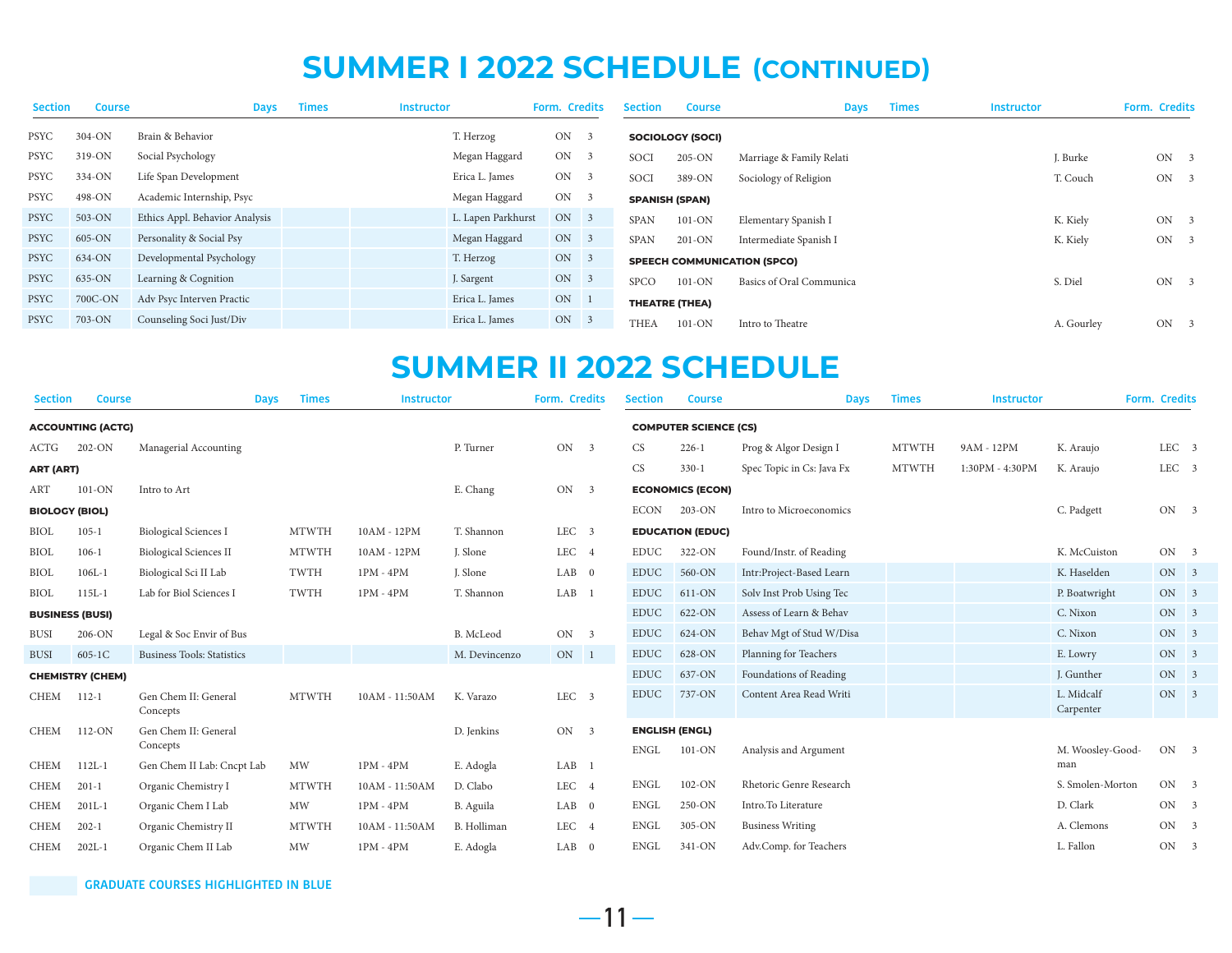## **SUMMER II 2022 SCHEDULE (CONTINUED)**

| <b>Section</b>            | <b>Course</b>           | <b>Days</b>                                          | <b>Times</b> | <b>Instructor</b>               |                                    | Form. Credits   |                         | <b>Section</b> | <b>Course</b>                   | <b>Days</b>                            | <b>Times</b>  | Instructor     |                 | Form. Credits   |  |
|---------------------------|-------------------------|------------------------------------------------------|--------------|---------------------------------|------------------------------------|-----------------|-------------------------|----------------|---------------------------------|----------------------------------------|---------------|----------------|-----------------|-----------------|--|
| <b>FINANCE (FIN)</b>      |                         |                                                      |              |                                 |                                    |                 |                         |                | <b>PHYSICS (PHYS)</b>           |                                        |               |                |                 |                 |  |
| FIN                       | 347-ON                  | Investments I                                        |              |                                 | J. Serrano                         | ON 3            |                         | PHYS           | $202 - 1$                       | Tech Physics III                       | <b>MTWTH</b>  | 10AM - 11:50AM | M. Kanaparthi   | LEC 4           |  |
|                           | <b>GEOGRAPHY (GEOG)</b> |                                                      |              |                                 |                                    |                 |                         | PHYS           | $202L-1$                        | Tech Physics III Lab                   | $\text{MW}{}$ | $1PM - 4PM$    | R. Smith        | LAB 0           |  |
| GEOG                      | $102$ -ON               | World Regional Geog                                  |              |                                 | S. Brown                           | ON 3            |                         | PHYS           | $216-1$                         | Gen Physics II                         | <b>MTWTH</b>  | 10AM - 11:50AM | R. Smith        | LEC 4           |  |
| GEOG                      | 205-ON                  | Geography of S.C.                                    |              |                                 | S. Brown                           | ON              | $\overline{\mathbf{3}}$ | PHYS           | $216L-1$                        | Gen Physics II Lab                     | MW            | $1PM - 4PM$    | M. Kanaparthi   | LAB 0           |  |
| HISTORY (HIST)            |                         |                                                      |              |                                 |                                    |                 |                         |                | <b>POLITICAL SCIENCE (POLI)</b> |                                        |               |                |                 |                 |  |
| HIST                      | 102-ON                  | U S History Since 1877                               |              |                                 | J. Kirby                           | ON 3            |                         | POLI           | $103$ -ON                       | Intro to Pol Science                   |               |                | D. Tatum        | ON 3            |  |
| IPHC                      |                         |                                                      |              |                                 |                                    |                 |                         |                | <b>PSYCHOLOGY (PSYC)</b>        |                                        |               |                |                 |                 |  |
| IPHC                      | 445-ON                  | Population-Focused Care                              |              |                                 | C. Umeweni                         | ON 3            |                         | <b>PSYC</b>    | 315-ON                          | Child Behav:Grow & Devel               |               |                | A. Cooper       | ON 3            |  |
| IPHC                      | $457 - ON$              | Professional Capstone Co                             |              |                                 | S. Kershner                        | ON <sub>3</sub> |                         | <b>PSYC</b>    | 325-ON                          | Abnormal Psyc                          |               |                | To be Announced | ON 3            |  |
| <b>MATHEMATICS (MATH)</b> |                         |                                                      |              |                                 |                                    | ON <sub>3</sub> |                         | <b>PSYC</b>    | 502-ON                          | Research in Appl. Behavior<br>Analysis |               |                | C. Bullock      | ON 3            |  |
| MATH                      | $105$ -ON               | College Algebra I                                    | <b>MTWTH</b> |                                 | J. Phillips                        | LEC 3           |                         | <b>PSYC</b>    | 505-ON                          | Found of Behavior Analysis             |               |                | C. Bullock      | ON 3            |  |
| MATH<br>MATH              | $111 - 1$<br>$134-1$    | College Algebra II                                   | <b>MTWTH</b> | 10AM - 11:50AM<br>12PM - 1:50PM | To be Announced<br>To be Announced | LEC 3           |                         | <b>PSYC</b>    | 601-ON                          | Psyc of Intell/Neuro Disa              |               |                | S. Williams     | ON 3            |  |
| MATH                      | $134$ -ON               | Probability & Statistics<br>Probability & Statistics |              |                                 | F. Arroyo                          | ON 3            |                         | <b>PSYC</b>    | 709-ON                          | Consult. W/ Diverse<br>Communities     |               |                | A. Cooper       | ON 3            |  |
| MATH                      | $203 - 1$               | Calculus III                                         | <b>MTWTH</b> | 8AM - 9:50AM                    | T. Schnibben                       | LEC 3           |                         | <b>PSYC</b>    | 759-ON                          | Sch. Wide Prev, Interv, Cri            |               |                | S. Williams     | ON 3            |  |
| MATH                      | $306-1$                 | Multivariable Calculus                               | <b>MTWTH</b> | 12PM - 1:50PM                   | To be Announced                    | LEC 3           |                         |                | <b>SOCIOLOGY (SOCI)</b>         |                                        |               |                |                 |                 |  |
| MATH                      | $370$ -ON               | <b>Intuitive Geometry</b>                            |              |                                 | S. O'Kelley                        | ON 3            |                         | SOCI           | $201$ -ON                       | Prin of Sociology                      |               |                | R. Ward         | ON <sub>3</sub> |  |
|                           |                         | <b>MASTER OF BUSINESS ADMINISTRATION (MBA)</b>       |              |                                 |                                    |                 |                         | SOCI           | 343-ON                          | Juvenile Delinquency                   |               |                | J. Doucet       | ON 3            |  |
| MBA                       | 720B-ON                 | Contemp Issues Econ<br>Healthcare                    |              |                                 | J. Munn                            | ON 3            |                         |                | <b>SPANISH (SPAN)</b>           |                                        |               |                |                 |                 |  |
|                           | <b>MANAGEMENT (MGT)</b> |                                                      |              |                                 |                                    |                 |                         | SPAN           | $102$ -ON                       | Elementary Spanish II                  |               |                | R. Brown        | ON 3            |  |
| MGT                       | 353-ON                  | Human Resource Management                            |              |                                 | A. Iglesias                        | ON 3            |                         | SPAN           | 202-ON                          | Intermediate Spanish II                |               |                | A. Crawley      | ON 3            |  |
|                           | <b>MARKETING (MKT)</b>  |                                                      |              |                                 |                                    |                 |                         |                |                                 | <b>SPEECH COMMUNICATION (SPCO)</b>     |               |                |                 |                 |  |
| МКТ                       | 331-ON                  | Principles of Marketing                              |              |                                 | M. Devincenzo                      | ON 3            |                         | <b>SPCO</b>    | $101$ -ON                       | Basics of Oral Communication           |               |                | L. Diop         | ON 3            |  |
|                           |                         |                                                      |              |                                 |                                    |                 |                         |                | <b>THEATRE (THEA)</b>           |                                        |               |                |                 |                 |  |
|                           |                         |                                                      |              |                                 |                                    |                 |                         | THEA           | $101$ -ON                       | Intro to Theatre                       |               |                | L. Larsen       | ON 3            |  |

## **SUMMER III 2022 SCHEDULE**

| <b>Section</b> | Course    | <b>Days</b>                    | <b>Times</b> | Instructor   |              | Form. Credits   | <b>Section</b> | Course     | Days                              | <b>Times</b> | Instructor |             | Form. Credits |  |
|----------------|-----------|--------------------------------|--------------|--------------|--------------|-----------------|----------------|------------|-----------------------------------|--------------|------------|-------------|---------------|--|
| (APRN)         |           |                                |              |              |              |                 | <b>APRN</b>    | $608$ -ON  | <b>Clinical Nursing Education</b> |              |            | M. Wayne    | ON 3          |  |
| <b>APRN</b>    | $503$ -ON | Adv Res and Evid-Bas Pract     |              |              | D. Hopla     | ON 3            | <b>APRN</b>    | 704-ON     | Primary Care of Geriatri          |              |            | A. Townsend | ON 2          |  |
| <b>APRN</b>    | 506-ON    | Hlth Systems and Risk Mgt      |              |              | T. Pressley  | ON <sub>3</sub> | <b>APRN</b>    | $704L - 1$ | Prim Care of Geriatric Lab        |              |            | A. Townsend | LAB 0         |  |
| <b>APRN</b>    | $601-1$   | Adv Pathophysiology            | W            | $10AM - 3PM$ | D. Weaver    | LEC 3           | <b>APRN</b>    | $707-1$    | Clin Decisn Making and Ethic      |              |            | J. Hucks    | ON 3          |  |
| <b>APRN</b>    | 605-ON    | Curric Devel Program Eva       |              |              | D. Weaver    | ON 3            | <b>APRN</b>    | 721-ON     | Intervention Psych and Mental     |              |            | T. Pressley | ON 4          |  |
| <b>APRN</b>    | 607-ON    | Assessment and Eval Strategies |              |              | K. Middleton | ON <sub>3</sub> |                |            |                                   |              |            |             |               |  |